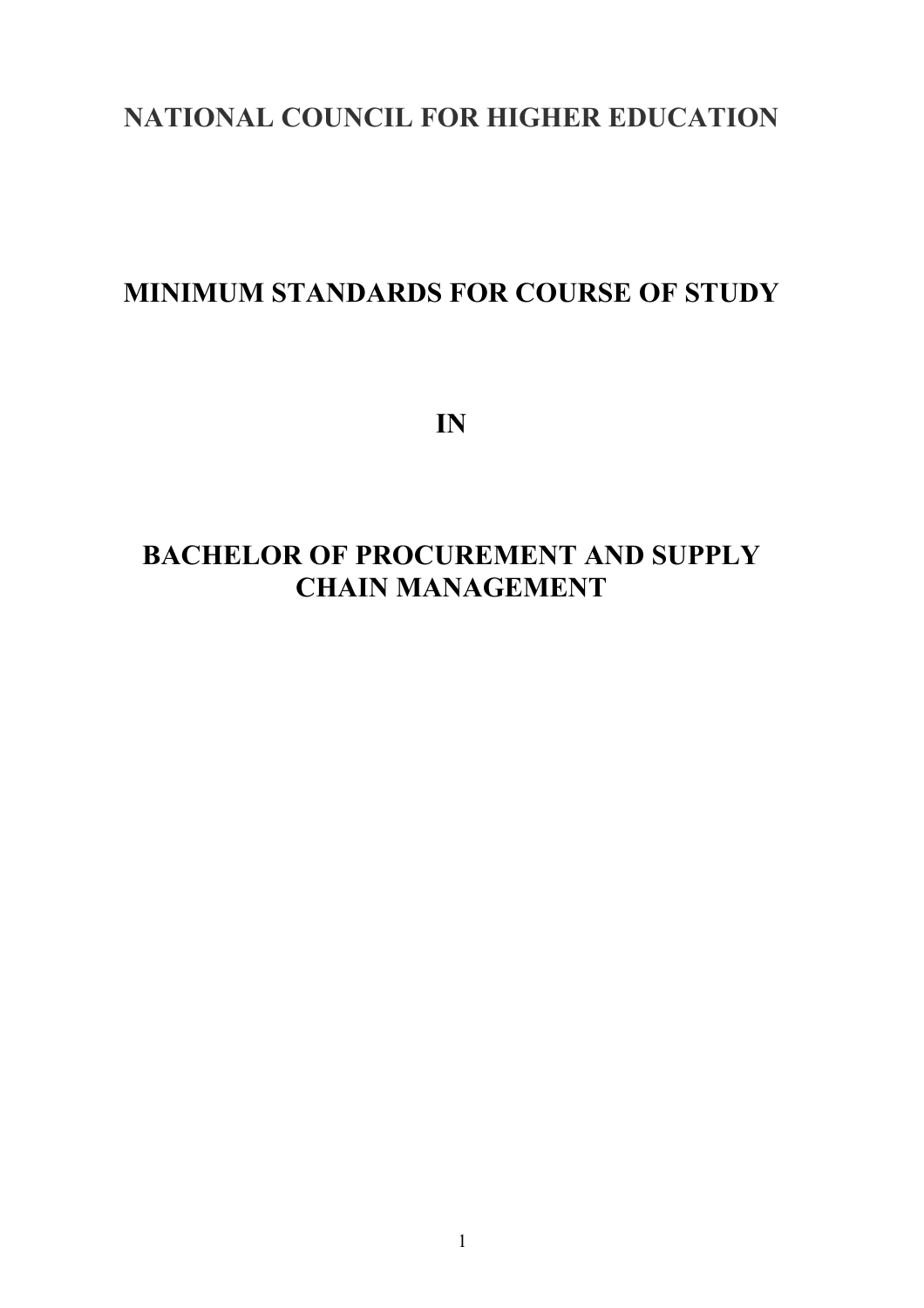#### **PROGRAMME LEARNING OBJECTIVES**

By the end of the programme students will be able to:

- (i) Appreciate the history of procurement and supply chain management
- (ii) Define and relate the terminologies in procurement and supply chain management
- (iii) Link procurement and supply chain functions to other organizational functions
- (iv) Describe the environment in which procurement takes place
- (v) Explain and link the stages in the procurement and supply chain processes
- (vi) Cite the procurement and supply chain best practices
- (vii) Discuss the contract management process
- (viii) Identify the various procurement records
	- (ix) Discuss the various approaches to sourcing and management of suppliers
	- (x) Examine the international procurement process
	- (xi) Discuss the application of electronic procurement
- (xii) Explain the procurement legal framework
- (xiii) Describe the procurement risk management processes
- (xiv) Examine the process of moving goods and services by organizations
- (xv) Discuss the principles and practices of storage and warehousing management
- (xvi) Explain the marketing and distribution systems
- (xvii) Examine relationship types within the supply chain
- (xviii) Examine the competitiveness of the procurement function in organizations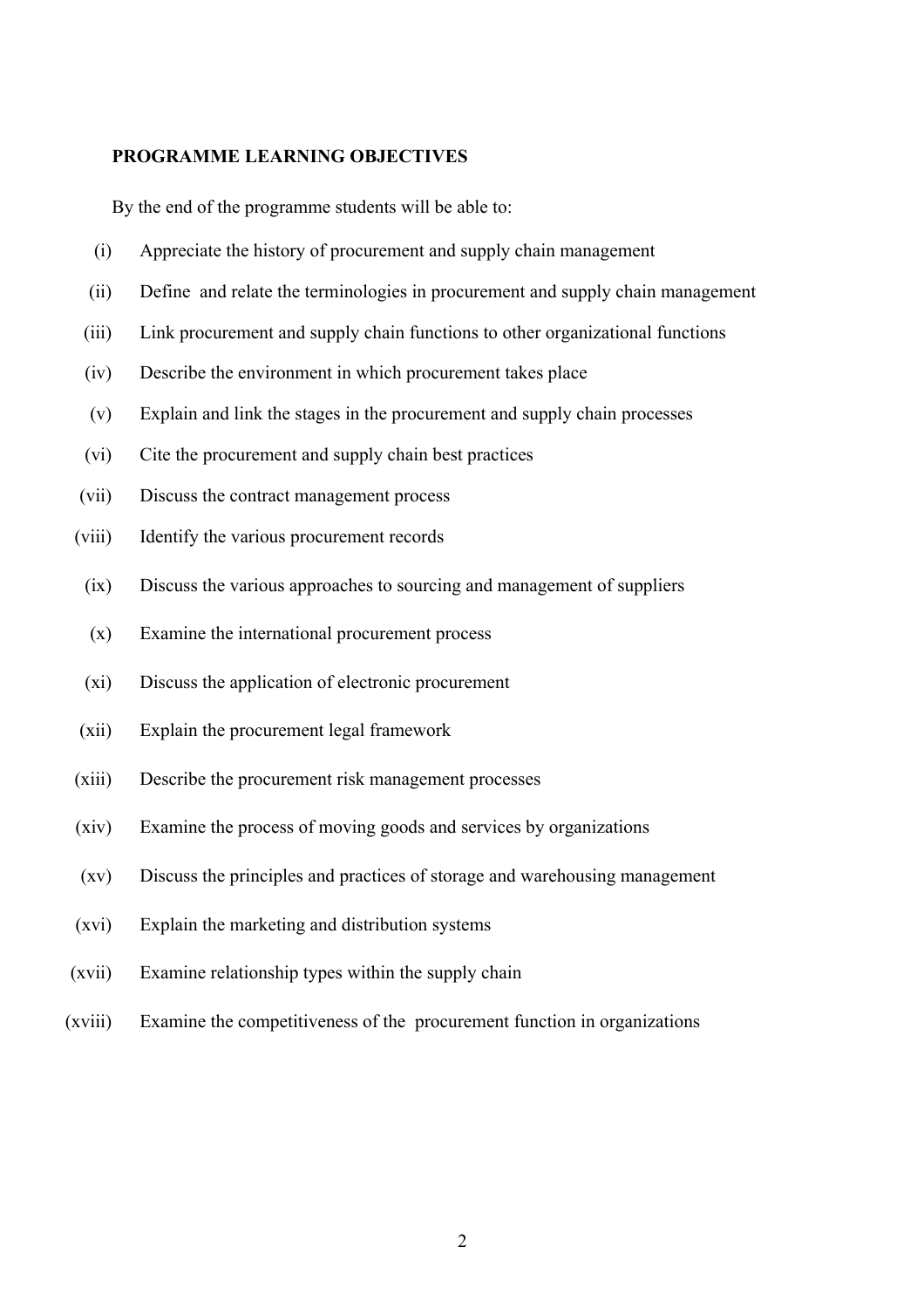#### **Programme structure**

| <b>Year one: semester I</b>                       | <b>CH</b> | CU |
|---------------------------------------------------|-----------|----|
| Procurement and Supply Chain: Theory and Practice | 45        | 3  |
| Principles of Management                          | 45        | 3  |
| Procurement and Supply Chain Processes            | 45        | 3  |
| <b>Year One: Semester II</b>                      | 45        | 3  |
| <b>Public Procurement Management</b>              | 45        | 3  |
| Procurement Legal Framework                       | 45        | 3  |
| Procurement in Project Environments               | 45        | 3  |
| <b>YEAR TWO: SEMESTER I</b>                       | 45        | 3  |
| <b>Procurement Records Management</b>             | 45        | 3  |
| Risk Management in the Supply Chain               | 45        | 3  |
| International Procurement and the Supply Chain    | 45        | 3  |
| <b>YEAR TWO: SEMSTER II</b>                       | 45        | 3  |
| Managing Relationships and Negotiations           | 45        | 3  |
| Logistics Management                              | 45        | 3  |
| Human Resources Management                        | 45        | 3  |
| <b>Finance for Purchasers</b>                     | 45        | 3  |
| <b>Year Three: Semester I</b>                     | 45        | 3  |
| Marketing management                              | 45        | 3  |
| <b>Operations Management</b>                      | 45        | 3  |
| E-Procurement and the Supply Chain Management     | 45        | 3  |
| Procurement Audit and Investigations              | 45        | 3  |
| <b>Year Three: Semester II</b>                    |           | 3  |
| Procurement and Supply Chain Research             | 45        | 3  |
| <b>Contracts and Dispute Management</b>           | 45        | 3  |
| <b>Strategic Procurement Management</b>           | 45        | 3  |
| <b>Sustainable Supply Chain Management</b>        | 45        | 3  |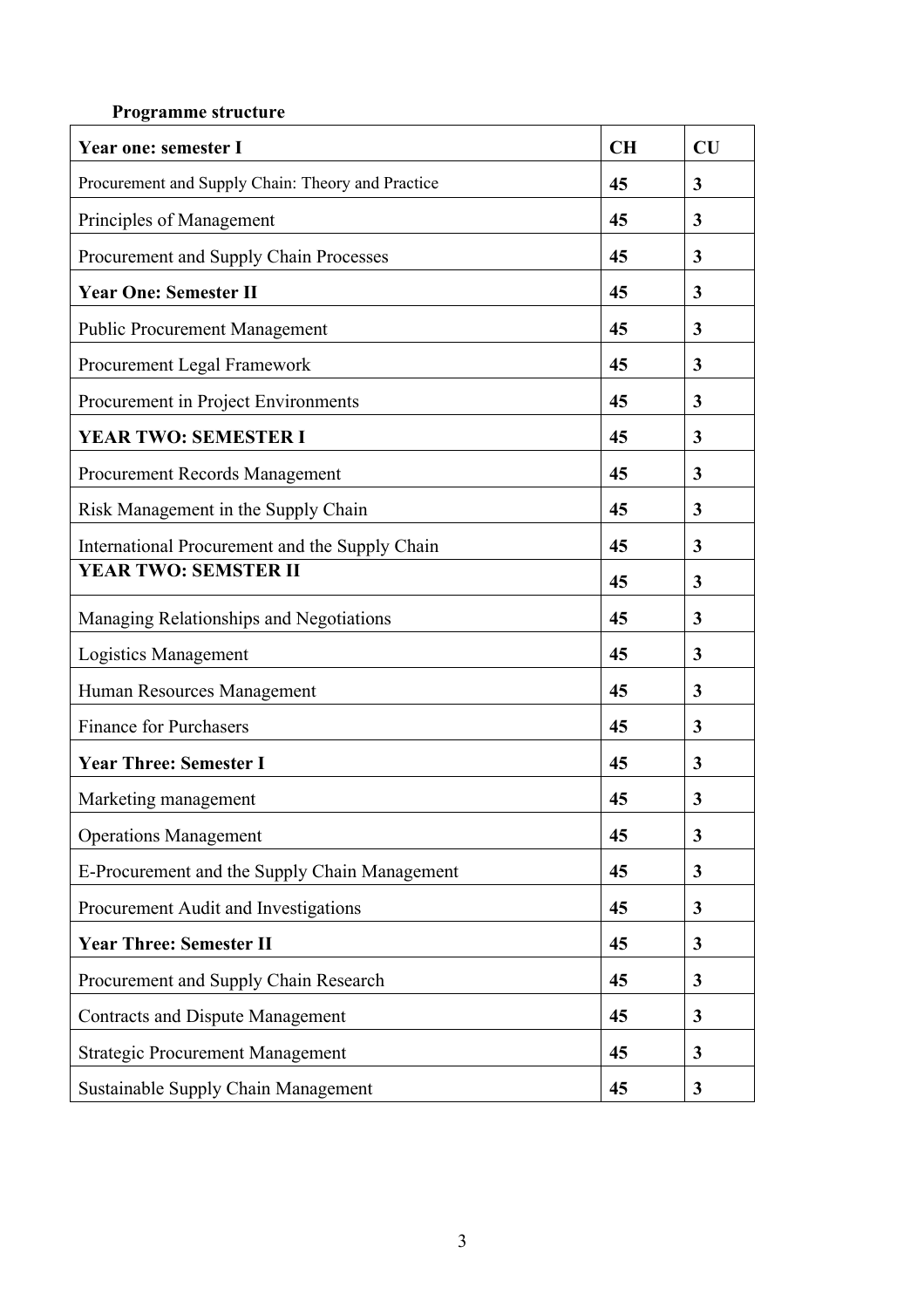#### **Course name : PROCUREMENT AND SUPPLY CHAIN: THEORY AND PRACTICE**

**Course level : Year one semester 1 Credit Units : 3CU**

**Contact hours: 45 hours**

#### **Course description**

This course provides students with an overview of the ever-changing profession of procurement and supply chain management by tracing the historical developments of the discipline, identifying fundamental concepts in the discipline. It will also address the major trends and influences in the discipline of procurement and supply chain management.

### **Course objectives**

#### **By the end of the course, students will be able to:**

- Appreciate the history of procurement and supply chain management
- Define and relate the terminologies in procurement and supply chain management
- Link procurement and supply chain functions to other organizational functions
- Explain the major trends and influences in the discipline of procurement and supply chain management.
- Describe the environment in which procurement takes place

#### **Course content**

|           | <b>Introduction</b>                                                        | 15 hrs |
|-----------|----------------------------------------------------------------------------|--------|
|           | The scope of procurement and supply chain management                       |        |
| $\bullet$ | Key terms and concepts in procurement and supply chain management          |        |
| $\bullet$ | The traditional rights of procurement                                      |        |
| $\bullet$ | The principles of procurement                                              |        |
| $\bullet$ | Procurement and supply chain best practices                                |        |
| $\bullet$ | The contribution of the procurement function                               |        |
|           | Trends in procurement and supply chain management                          | 10hrs  |
| $\bullet$ | Evolution of procurement and supply chain                                  |        |
| $\bullet$ | Major trends in procurement,                                               |        |
| $\bullet$ | Increased interest in the field of procurement and supply chain management |        |
|           | <b>Procurement environment</b>                                             | 5hrs   |
| $\bullet$ | Internal and external procurement environment,                             |        |
|           | stakeholders in the internal and external procurement environment          |        |
|           | <b>Procurement and other functions</b>                                     | 15hrs  |
|           | Relating procurement to other functions of an organization                 |        |
| $\bullet$ | Procurement and other supply chain activities (upstream and downstream)    |        |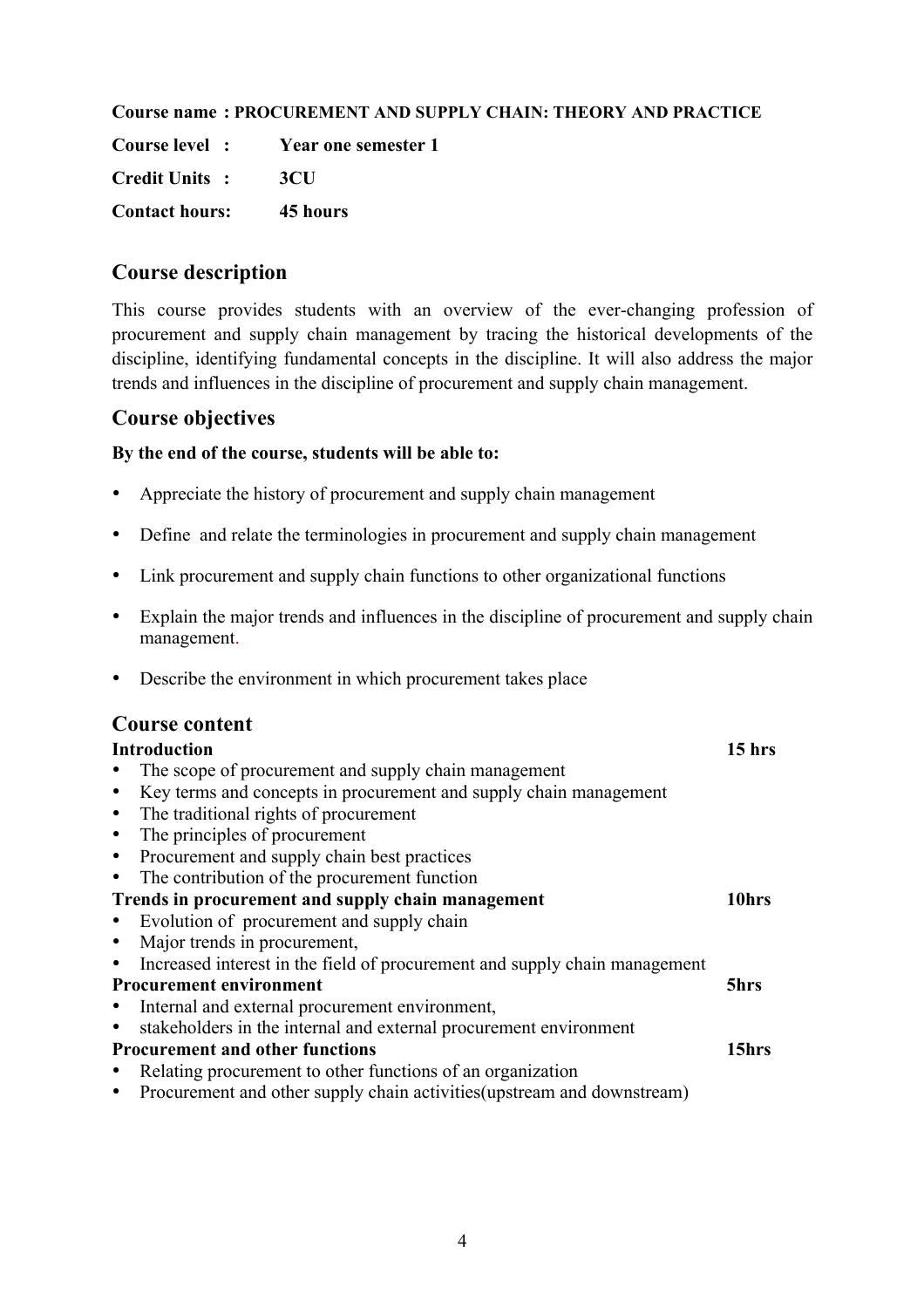# **Mode of delivery**

Lectures, group discussions and presentations, and case study

| Individual and group courseworks and tests | $30\%$ |
|--------------------------------------------|--------|
| Final examinations                         | $70\%$ |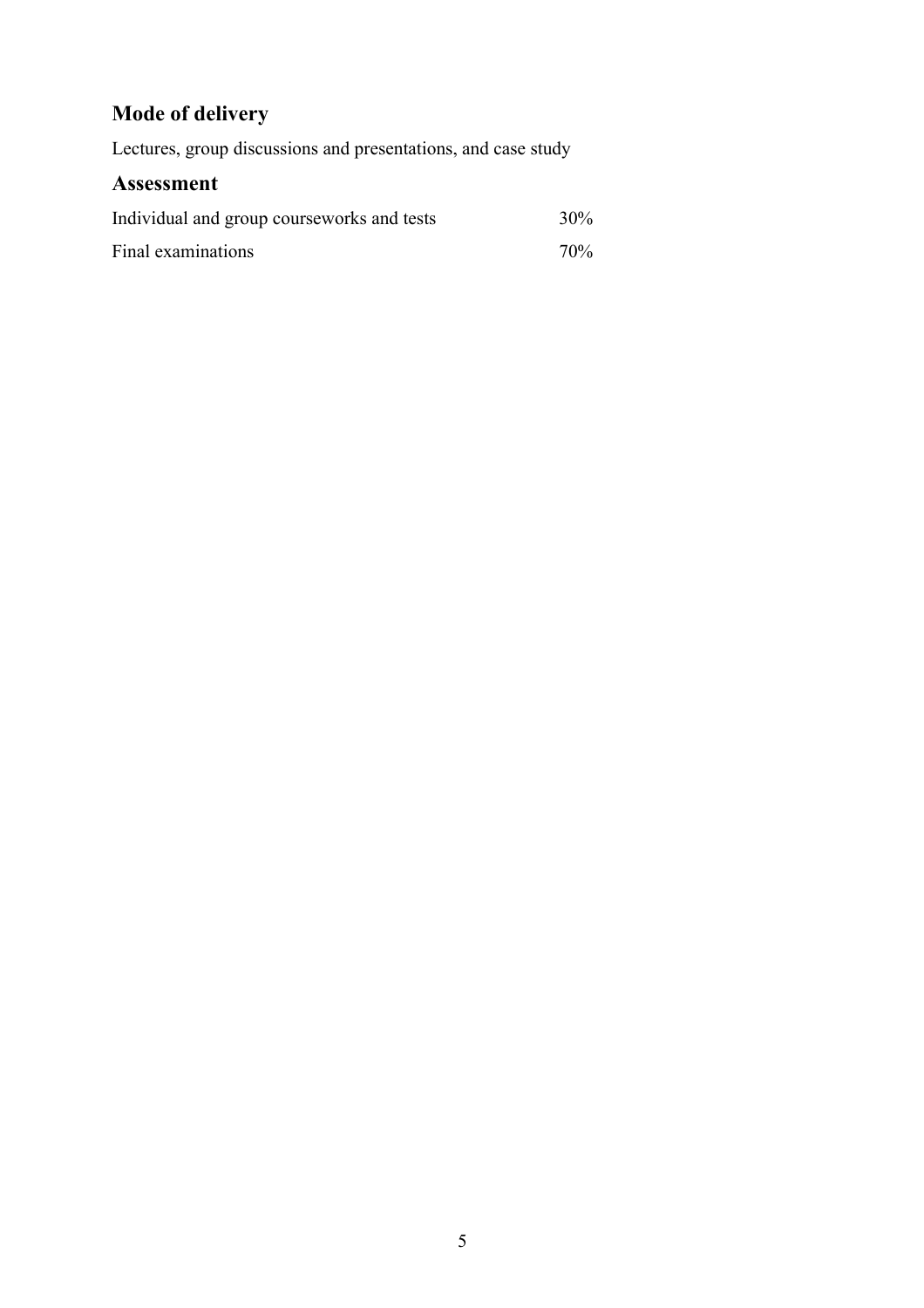| Course name          |                                         | : PRINCIPLES OF MANAGEMENT |
|----------------------|-----------------------------------------|----------------------------|
| <b>Course level</b>  |                                         | : Year one semester 1      |
| <b>Credit Units</b>  |                                         | 3CU                        |
| <b>Contact hours</b> | $\mathcal{L} = \mathcal{L} \mathcal{L}$ | 45 hours                   |

This course will deal with the fundamentals of management and organisational behaviour. The course will address the definitions of management, theories of management thought, the management functions, the management roles, managerial skills, modern approaches to management, and international management issues.

# **Course objectives**

By the end of the course, students will be able to:

- Define and explain the terms 'organisation' and 'management'
- Explain key differences between 'management' and 'leadership'
- Describe the process, roles and tasks of management.
- Describe the nature of the people-organisation relationship.

### **Course outline**

#### **Introduction to Management** 15hrs

- Defining terms 'organisation' and 'management'
- Explanation of why each is important
- Distinguishing between 'management' and 'organisational behaviour'
- The nature of organisational behaviour
- The importance of the 'people-organisation relationship'
- Key differences between 'management' and 'leadership'
- The process, roles and tasks of management

#### **Ethics and Social Responsibility 5hrs**

- Definition of 'social responsibility and business ethics'
- Rules for ethical behaviour
- Scope of social responsibility and link them organisational performance

#### **Organizational structure 10hrs**

- Importance of organizational structure
- Evaluating common forms of organisational structures
- The nature and importance of structure for effective management and organisational performance
- The relationship between organisational structure and people

#### **Types of Change in Organisations & Managing the Change Process 15hrs**

- Distinguish between the need for fundamental and incremental change in organisations
- Describe the importance of the successful management of change
- Formulate plans to overcome human resistance to change and to implement change successfully within the purchasing and supply function

# **Mode of delivery**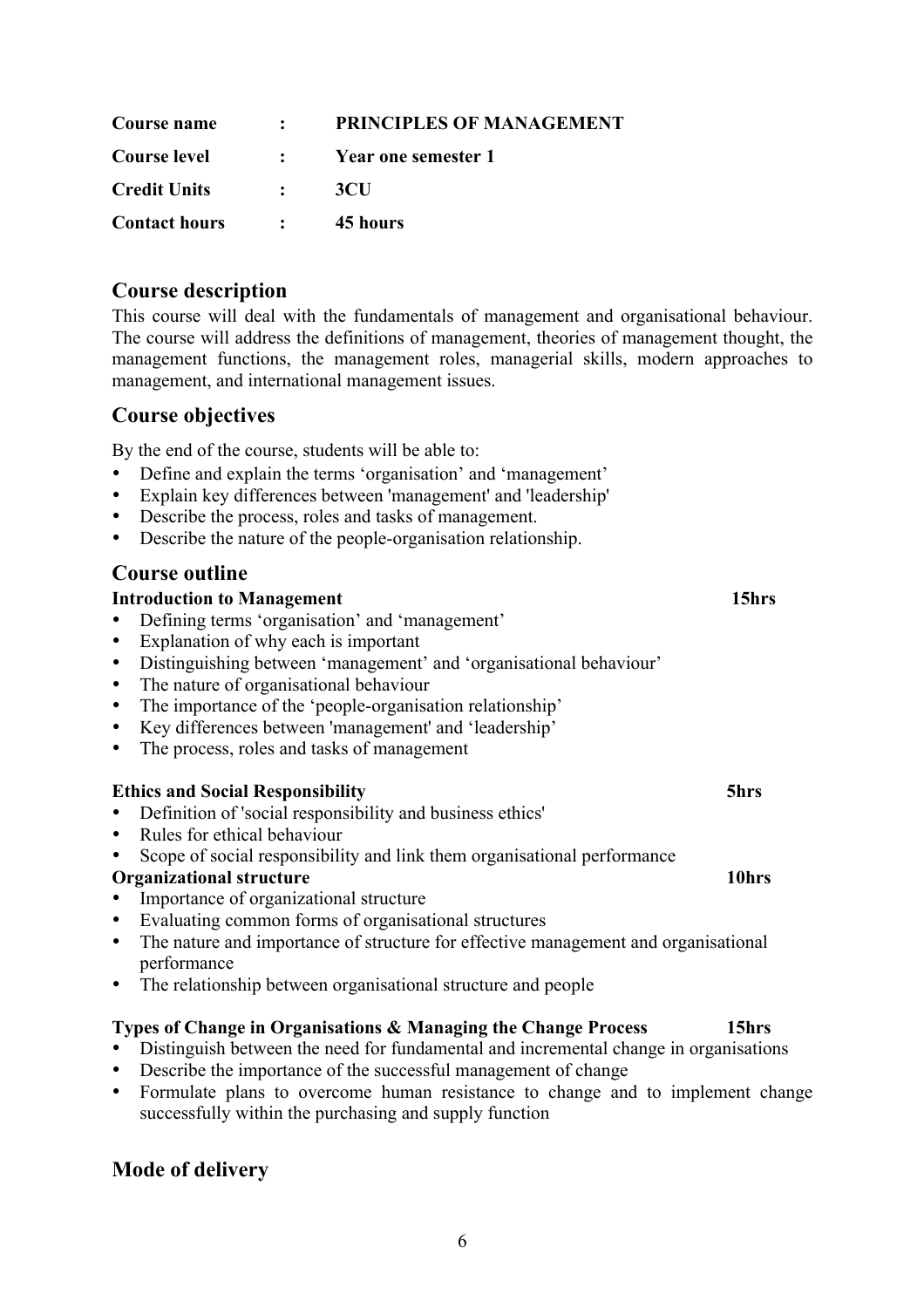Lectures, group discussions and presentations, and case study

| Individual and group courseworks and tests | 30% |
|--------------------------------------------|-----|
| Final examinations                         | 70% |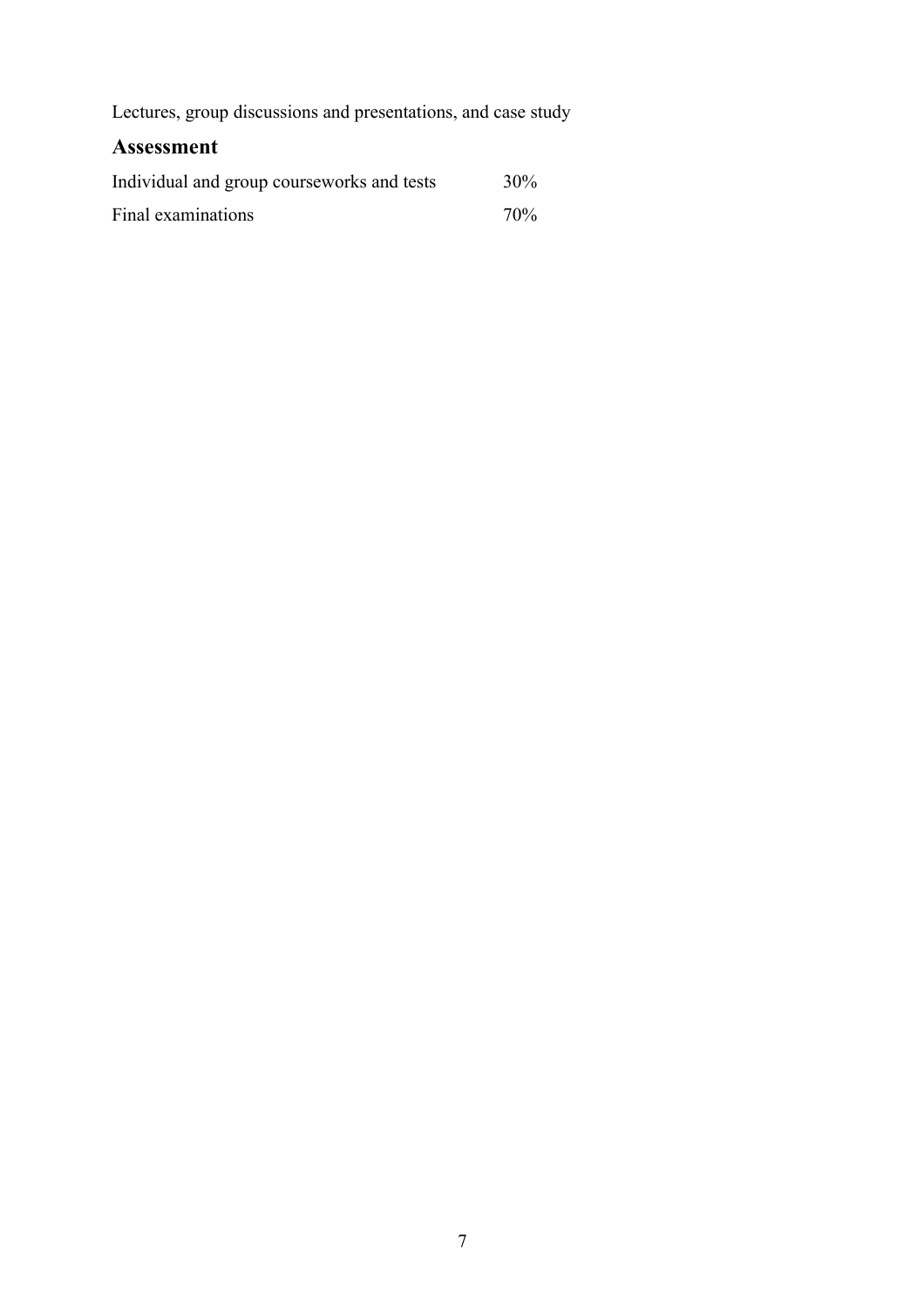|                          | <b>Course name : PROCUREMENT AND SUPPLY CHAIN PROCESSES</b> |
|--------------------------|-------------------------------------------------------------|
|                          | Course level : Year one semester 1                          |
| Credit Units :           | -3CU                                                        |
| Contact hours : 45 hours |                                                             |

This course covers the entire procurement and supply chain process. It is intended to enable the students to link the stages in the procurement and supply chain processes

# **Course objectives**

By the end of the course, students will be able to:

- Identify and link the stages of procurement and supply chain management
- Classify and differentiate between various procurement and supply chain processes; from simple to complex
- Describe the key issues involved at each stage of the procurement process and stakeholders involved

**Introduction to procurement and supply chain processes 15hrs**

### **Course outline**

| $\bullet$               | Definition of terms and concepts                                                    |       |
|-------------------------|-------------------------------------------------------------------------------------|-------|
| ٠                       | Procurement process                                                                 |       |
| $\bullet$               | Supply chain management processes                                                   |       |
| $\bullet$               | stakeholders involved at each of the procurement processes                          |       |
| <b>Sourcing process</b> |                                                                                     | 10hrs |
|                         | • Needs identification                                                              |       |
| $\bullet$               | Meaning and types of statement of requirements (specifications, terms of reference, |       |
|                         | and scope of works)                                                                 |       |
| $\bullet$               | Specifications writing                                                              |       |
|                         | Developing terms, procurement planning                                              |       |
|                         | <b>Selection of providers</b>                                                       | 10hrs |
|                         | Purpose of selection                                                                |       |
| $\bullet$               | Selection criteria                                                                  |       |
| $\bullet$               | Methods of selection                                                                |       |
| $\bullet$               | Constituting selection team, working methodologies                                  |       |
| $\bullet$               | Evaluation reports,                                                                 |       |
| $\bullet$               | Contracting order function                                                          |       |
| $\bullet$               | Methods of placing orders (manual and electronic), expediting, managing the order   |       |
|                         | cycle time                                                                          |       |
|                         | Performance management                                                              | 5hrs  |
| ٠                       | Importance of measuring contract performance                                        |       |
| $\bullet$               | Measures of performance                                                             |       |
| $\bullet$               | Performance reporting                                                               |       |
|                         |                                                                                     |       |

# **Mode of delivery**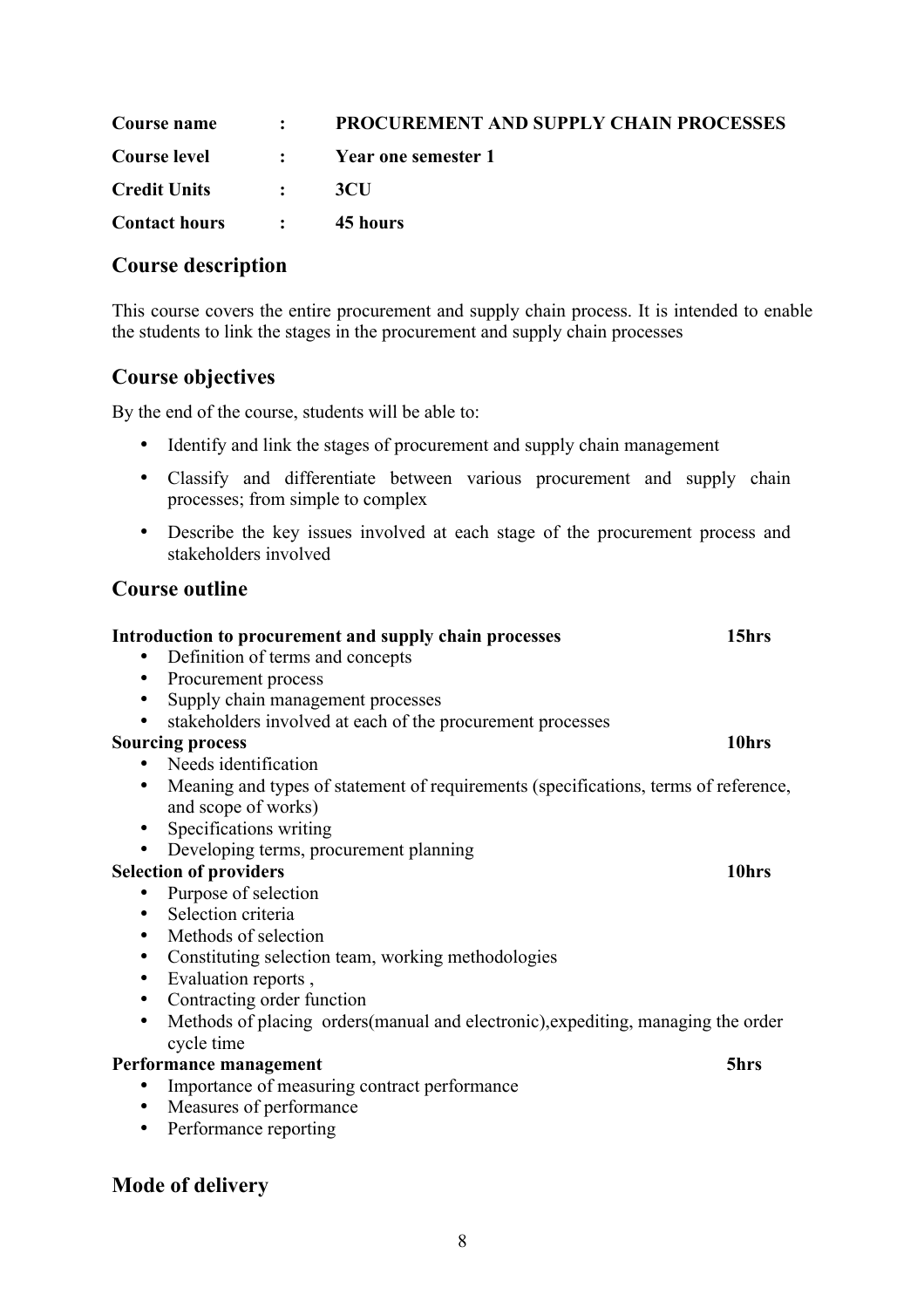Lectures, group discussions and presentations, and case study

| Individual and group courseworks and tests | 30% |
|--------------------------------------------|-----|
| Final examinations                         | 70% |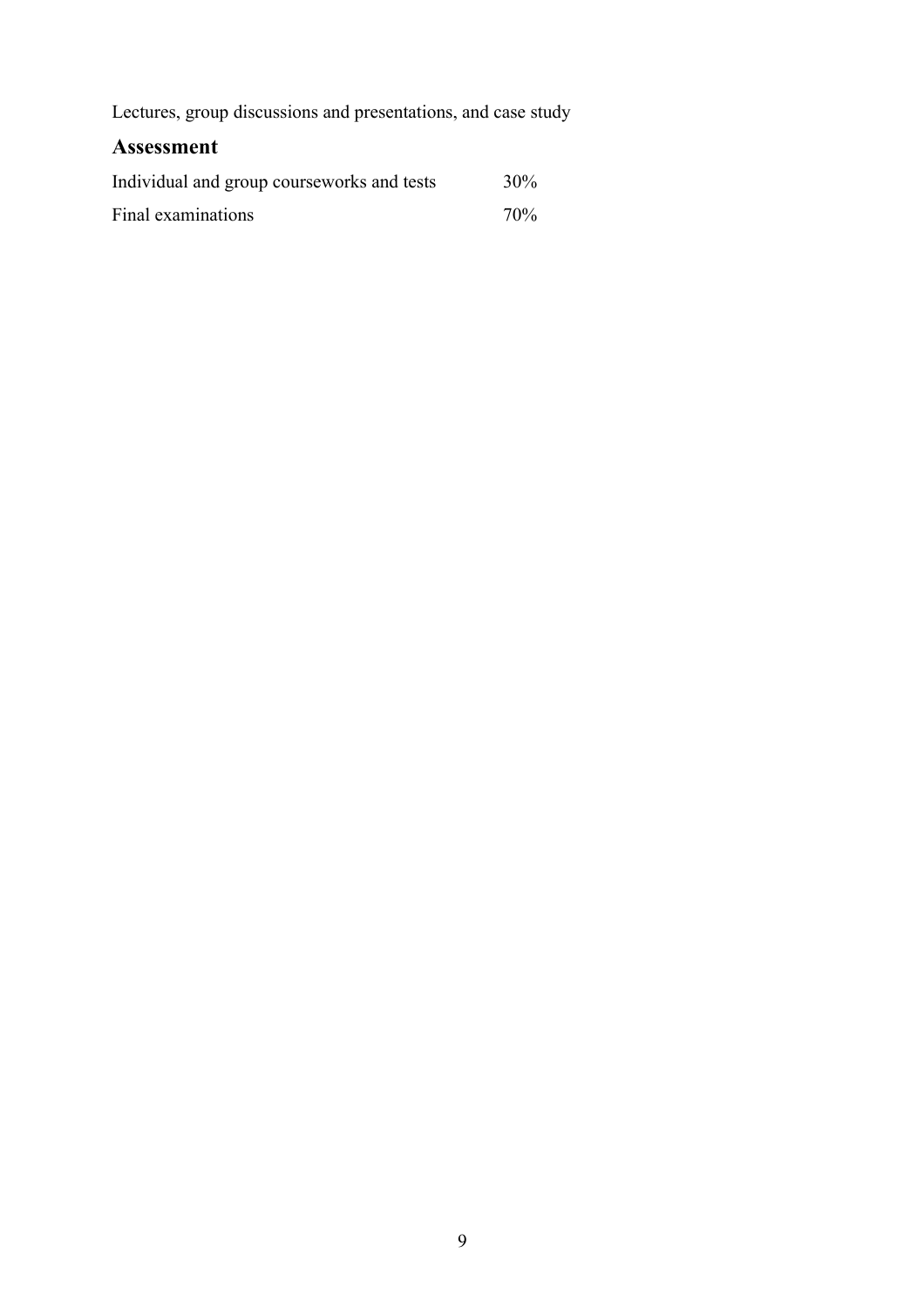|                          | <b>Course name : PUBLIC PROCUREMENT MANAGEMENT</b> |
|--------------------------|----------------------------------------------------|
|                          | Course level : Year one semester 2                 |
| Credit Units :           | -3CH                                               |
| Contact hours : 45 hours |                                                    |

This course provides the fundamental principles and practices of government procurement.

#### **Course objectives**

By the end of the course students will be able to:

- Differentiate public from private procurement
- Describe the scope and nature of the public sector in which procurement takes place
- Describe the contribution of public procurement to national development

| <b>Introduction to public procurement</b>                                     | 10hrs       |
|-------------------------------------------------------------------------------|-------------|
| The scope and nature of public sector                                         |             |
| Meaning of public procurement<br>$\bullet$                                    |             |
| Differences between public and private procurement<br>$\bullet$               |             |
| The goals of government and procurement objectives<br>$\bullet$               |             |
| The principles of public procurement<br>٠                                     |             |
| <b>Public procurement reforms</b>                                             | <b>6hrs</b> |
| The background to public procurement reforms                                  |             |
| Drivers of public procurement reforms in Uganda<br>$\bullet$                  |             |
| Implementation of public procurement reforms in Uganda<br>٠                   |             |
| Challenges to the public procurement reform process<br>$\bullet$              |             |
| <b>Public procurement process</b>                                             | <b>6hrs</b> |
| Procurement planning<br>$\bullet$                                             |             |
| Solicitation                                                                  |             |
| • Evaluation,                                                                 |             |
| Contracting and contract management<br>$\bullet$                              |             |
| <b>Public procurement institutional framework</b>                             | 8hrs        |
| Central and local government procurement institutional framework<br>$\bullet$ |             |
| Roles and responsibilities of stakeholder<br>٠                                |             |
| <b>Public procurement methods</b>                                             | 5hrs        |
| Selection of procurement method                                               |             |
| Open and restricted methods<br>٠                                              |             |
| <b>RFQ/RFP</b><br>$\bullet$                                                   |             |
| Micro procurement<br>$\bullet$                                                |             |
| Direct Procurement, community purchase<br>$\bullet$                           |             |
| <b>Contracting in Government</b>                                              | 5hrs        |
| The process of contracting in government<br>$\bullet$                         |             |
| Stakeholders in government contracting                                        |             |
| <b>Public Disposal process</b>                                                | 5hrs        |
| Meaning of disposal                                                           |             |
|                                                                               |             |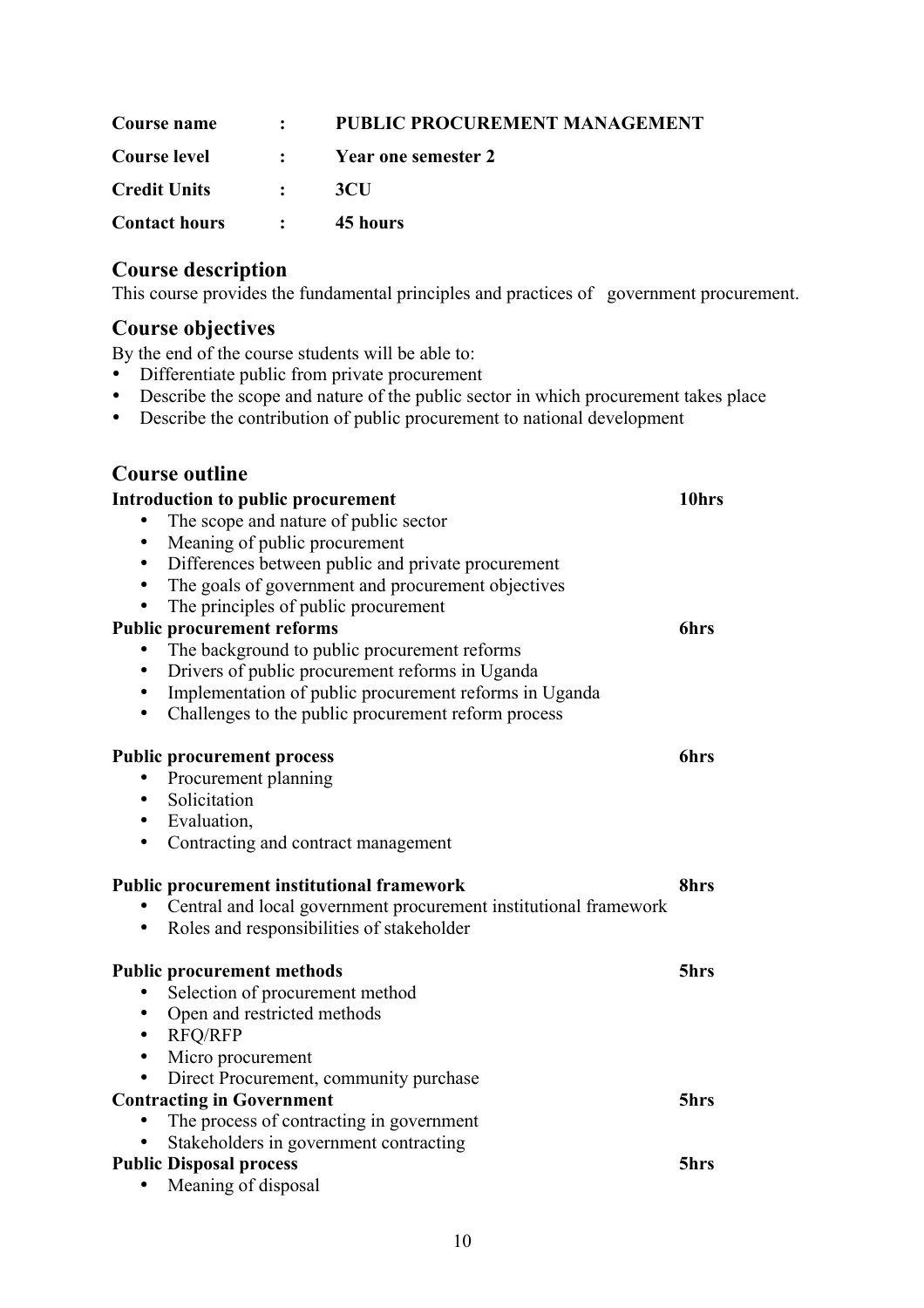- Purpose of disposal
- Disposal process
- Disposal methods

# **Mode of delivery**

Lectures, group discussions and presentations, and case study

| Individual and group courseworks and tests | 30% |
|--------------------------------------------|-----|
| Final examinations                         | 70% |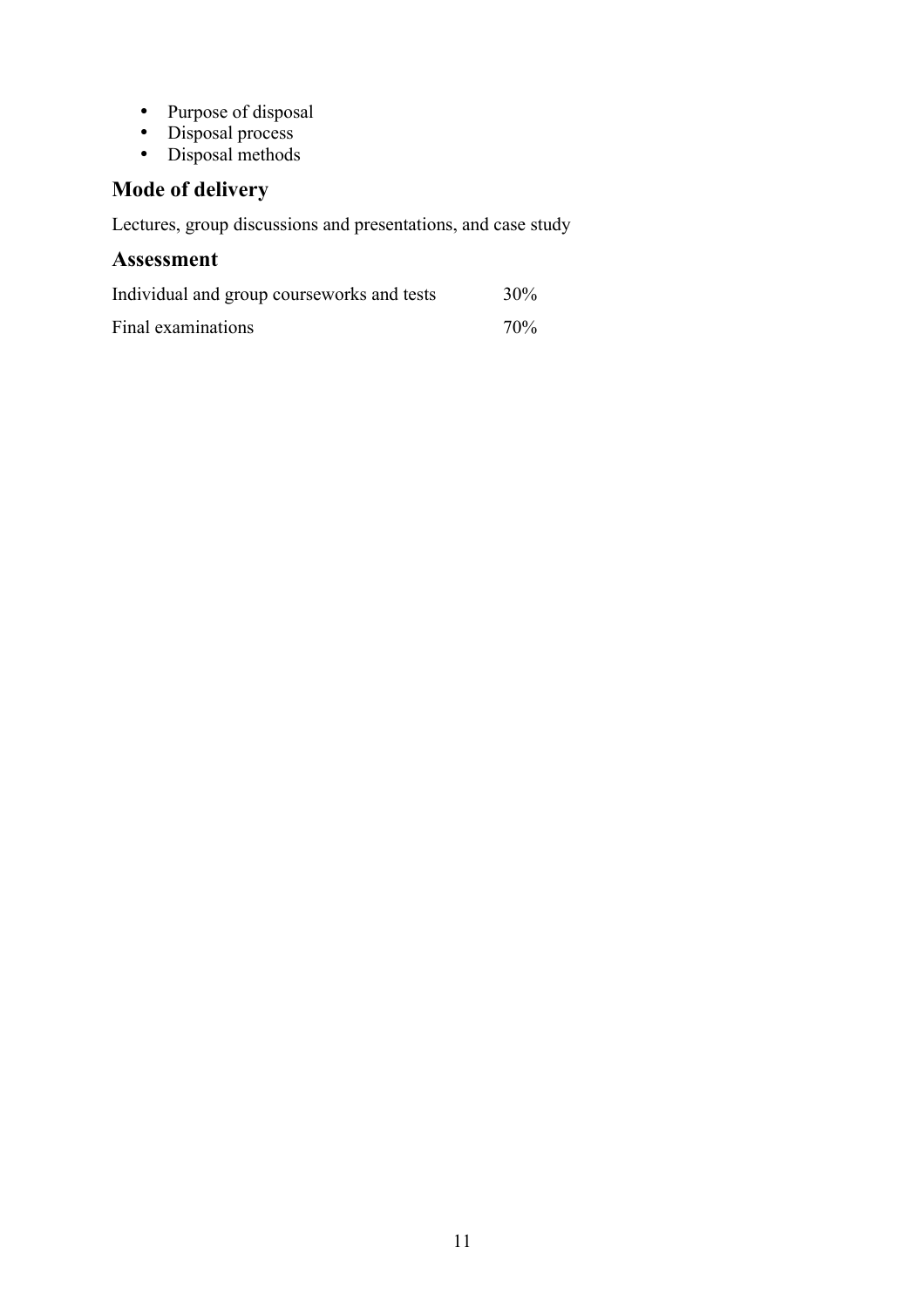| Course name:          | PROCUREMENT LEGAL FRAMEWORK |
|-----------------------|-----------------------------|
| Course level:         | <b>Year One Semester 2</b>  |
| <b>Credit Units:</b>  | 3 <sub>CI</sub>             |
| <b>Contact hours:</b> | 45 hours                    |

This course will provide students with fundamental principle of procurement law with emphasis on general contract law and specific procurement laws applicable to Uganda.

#### **Course objectives**

By the end of the course, students will be able to:

- Describe the key elements of contract law
- Outline and explain the legal framework of procurement in Uganda

# **Course outline**

#### **Introduction to contract law 20hrs**

- Definition of contracts
- Elements of a valid contract
- A reconciliation of buyers' and sellers' terms and conditions
- void and unenforceable contracts
- Terms and conditions
- Misrepresentation, mistake and duress
- Agency, assignment, bailment and indemnity clauses

#### **Procurement legal framework in Uganda 15hrs**

- Legal and institutional framework for procurement and disposal of public assets
- International procurement legal framework applicable to Uganda

#### **Sale and Supply of Goods and Services 10hrs**

- Breaches of conditions and warranties
	- Transfer of property, risk and title, Limiting risk, indemnity, exclusion and insurance,
	- The rules in nemo dat quod non habet
	- Delivery, Supply of goods and services)

# **Mode of delivery**

Lectures, group discussions and presentations, and case study

| Individual and group courseworks and tests | 30% |
|--------------------------------------------|-----|
| Final examinations                         | 70% |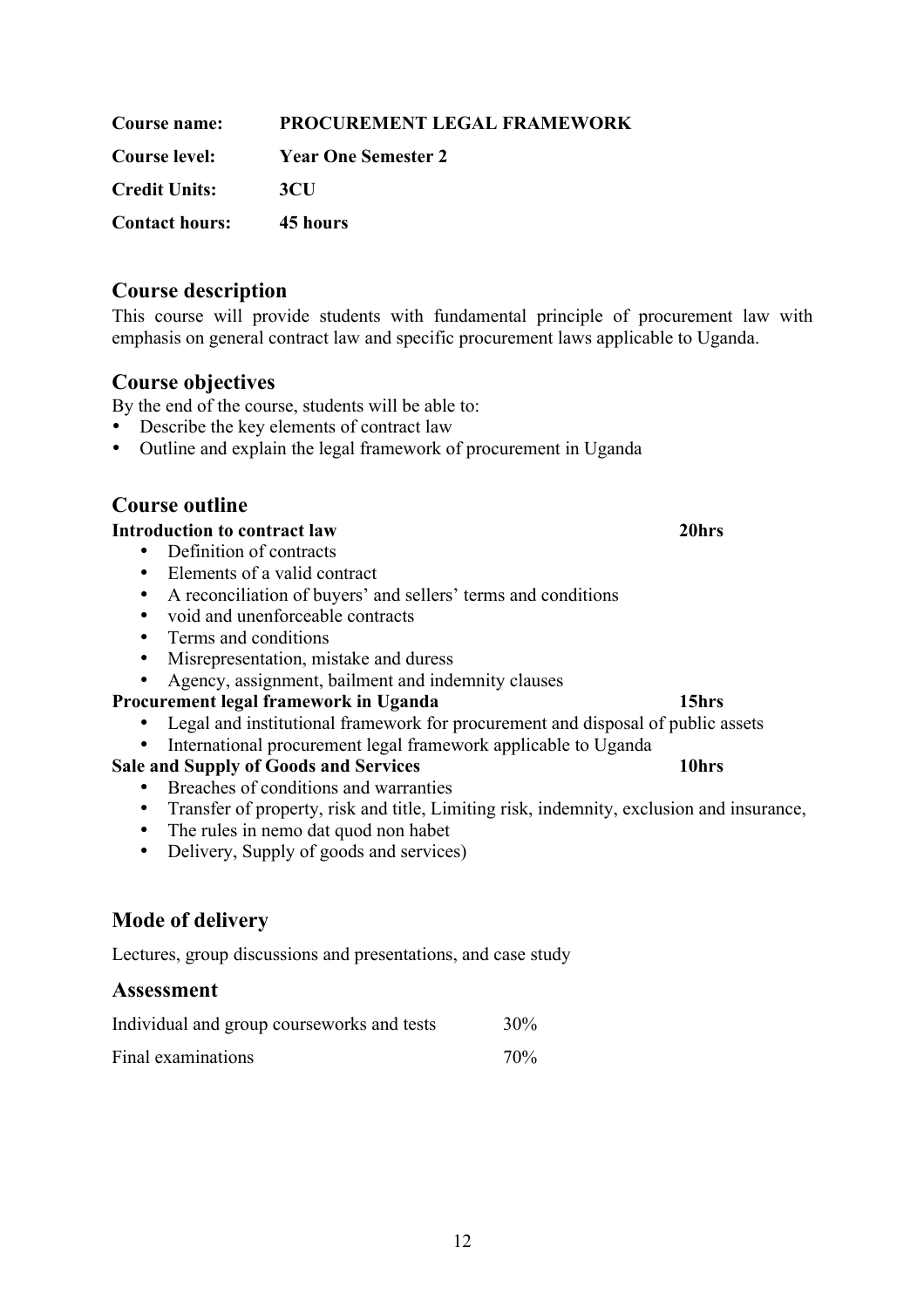| Course name              | : PROCUREMENT IN PROJECT ENVIRONMENTS |
|--------------------------|---------------------------------------|
|                          | Course level : Year one semester 2    |
| Credit Units :           | -3CU                                  |
| <b>Contact hours : :</b> | 45 hours                              |

This course aims at providing students with the knowledge, principles, practices and techniques for the management of projects.

#### **Course objectives**

By the end of the course, the students will be able to:

- Define and explain the concept of project management
- Explain the contexts in which projects operate
- Outline the project management processes
- Outline the characteristics of projects that differentiate them from routine operations

#### **Course outline**

- **Introduction to project management 10hrs**
- Definition of terms and concepts
- Evolution of project management as a professional discipline
- Project management and other functions
- The project management environment
- Project management processes
- Project management knowledge areas
- Fundamentals of contract management in project environments

#### **Project Management Methodology 10hrs**

- Characteristics of procurement projects
- The setting of objectives in procurement projects<br>• Planning organizing co-coordinating and control
- Planning, organizing, co-coordinating and controlling projects
- Using appropriate tools
- Teamwork
- Leadership and motivational aspects of project management
- The use of IT software for improved project and contract management

#### **Project Appraisal and Assessment 10hrs**

- Project appraisal
- Pre-contract considerations with regard to the use of consultants
- The use of project partnering and best value
- Determining tendering procedure

#### **\Project Contracts 15hrs**

- Competitive, negotiated, turnkey, multiple management, design, build and operate contract strategies, aspects of the contract; the specification
- The performance measures and the contractual terms, contractual clauses
- Forms of dispute resolution in project environments

#### 13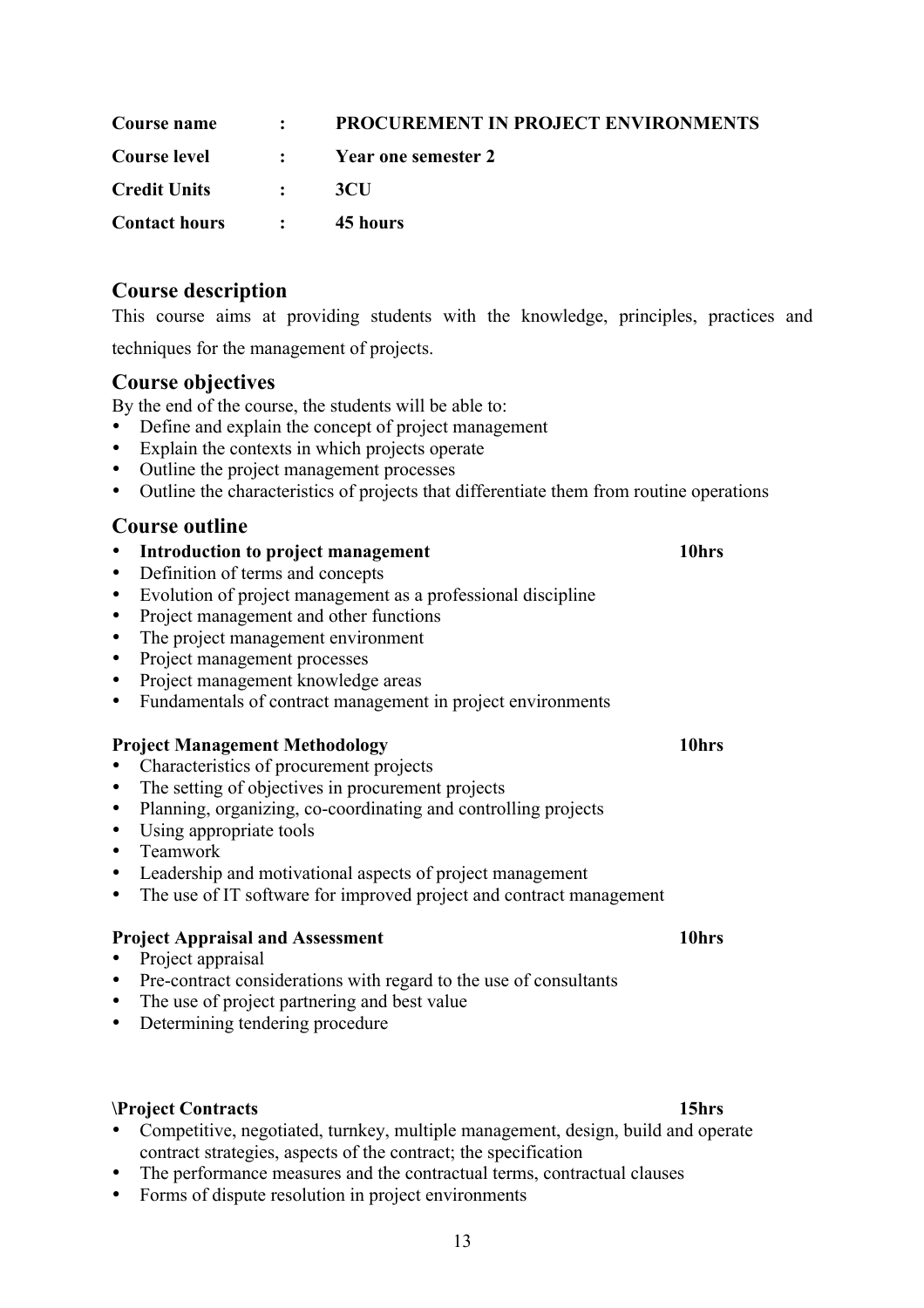• Legal considerations relating to project and contract management

# **Mode of delivery**

Lectures, group discussions and presentations, and case study

| Individual and group courseworks and tests | $30\%$ |
|--------------------------------------------|--------|
| Final examinations                         | 70%    |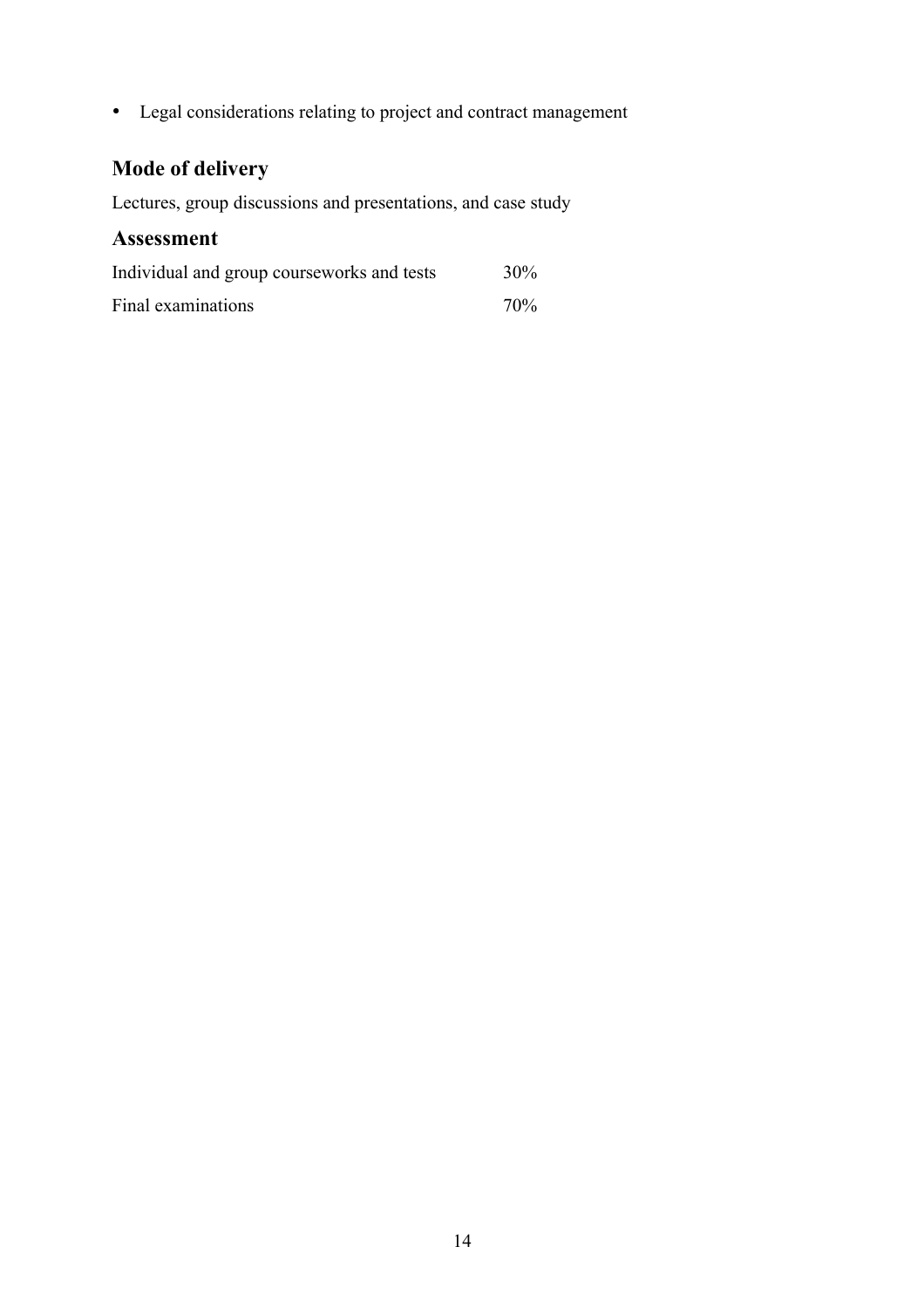| <b>Course name:</b>   | <b>PROCUREMENT RECORDS MANAGEMENT</b> |
|-----------------------|---------------------------------------|
| <b>Course level:</b>  | Year two semester 1                   |
| <b>Credit Units:</b>  | -3CU                                  |
| <b>Contact hours:</b> | 45 hours                              |

This course broadly offers skills and competencies in effective records management of the procurement transaction.

# **Course objectives**

By the end of the course, students will be able to:

- Define and identify the various procurement records
- Discuss the records management process
- Explain the computer-based records and documentation practices
- Outline the skills and competences required of modern procurement and documentation personnel

|                                                                            | Introduction to records management                                                                                                                                                                                                                                                                                                                                      | 7 hrs             |
|----------------------------------------------------------------------------|-------------------------------------------------------------------------------------------------------------------------------------------------------------------------------------------------------------------------------------------------------------------------------------------------------------------------------------------------------------------------|-------------------|
| $\bullet$                                                                  | Meaning of records                                                                                                                                                                                                                                                                                                                                                      |                   |
| $\bullet$                                                                  | Records management                                                                                                                                                                                                                                                                                                                                                      |                   |
|                                                                            | Importance of records in procurement management                                                                                                                                                                                                                                                                                                                         |                   |
|                                                                            | <b>Classification of procurement records</b><br>Classification of procurement records                                                                                                                                                                                                                                                                                   | 8hrs              |
| $\bullet$<br>$\bullet$                                                     | Procurement stage-based records and documentation<br>Safety and importance of procurement records and documents                                                                                                                                                                                                                                                         |                   |
| $\bullet$<br>$\bullet$<br>$\bullet$<br>$\bullet$<br>$\bullet$<br>$\bullet$ | <b>Managing procurement records</b><br>Creation , storage and retrieval of procurement records<br>Maintenance of procurement records<br>Managing the sensitive complex procurement documents<br>The contract file<br>The action file and other documents<br>Elements of a records improvement programme.<br>Preparing records for procurement audits and investigations | 10 <sub>hrs</sub> |
| $\bullet$<br>$\bullet$<br>$\bullet$<br>$\bullet$<br>$\bullet$              | <b>Electronic procurement records</b><br>Data capture<br>Storage media<br>Retrieval<br>Sharing<br>Challenges of maintaining electronic records                                                                                                                                                                                                                          | 10hrs             |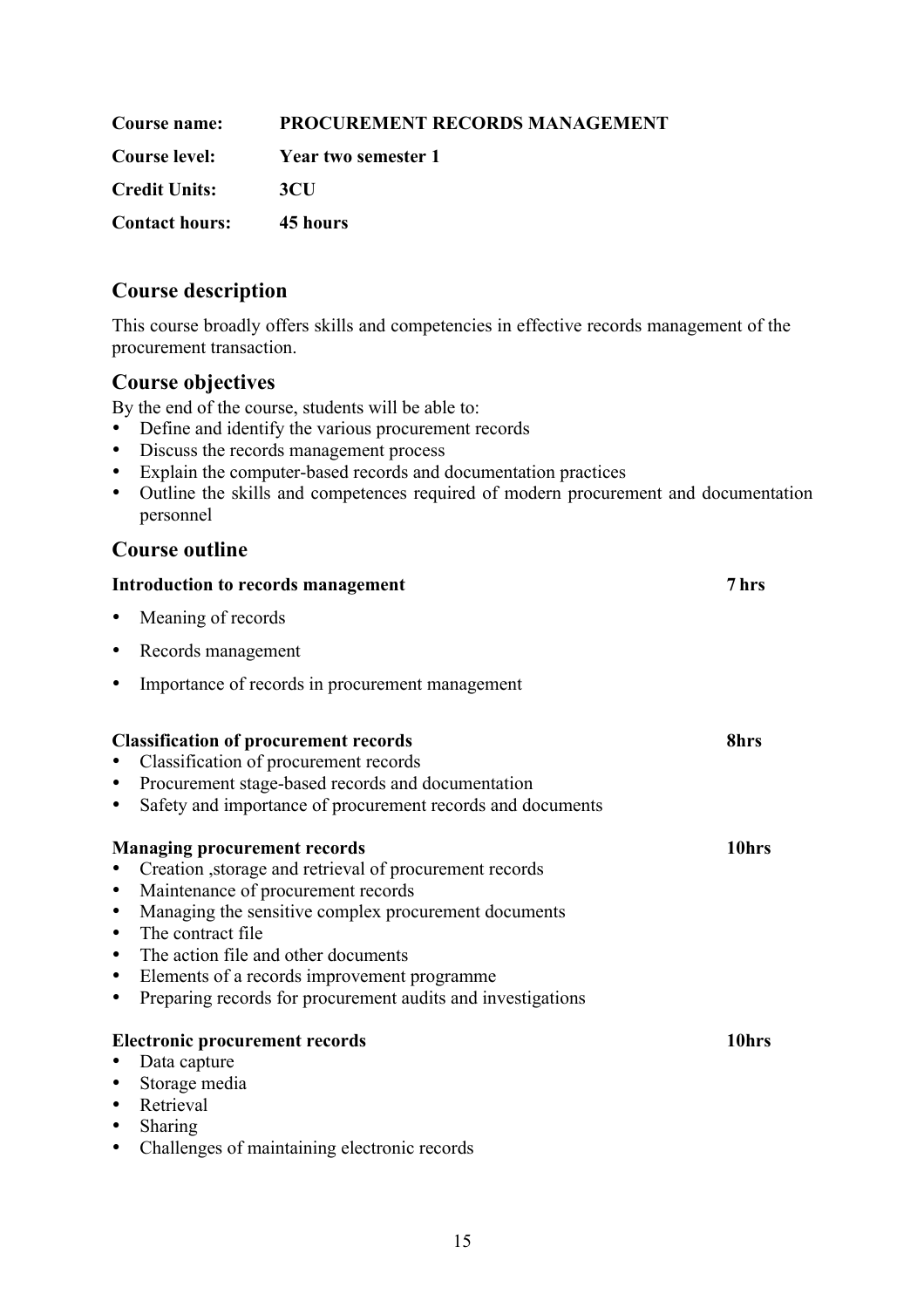#### **Skills for records management 10hrs**

- Skills and competencies of records and documentation personnel
- The modern records and documentation manager-roles, responsibilities, reporting and communication

# **Mode of delivery**

Lectures, group discussions and presentations, and case study

| Individual and group courseworks and tests | 30% |
|--------------------------------------------|-----|
| Final examinations                         | 70% |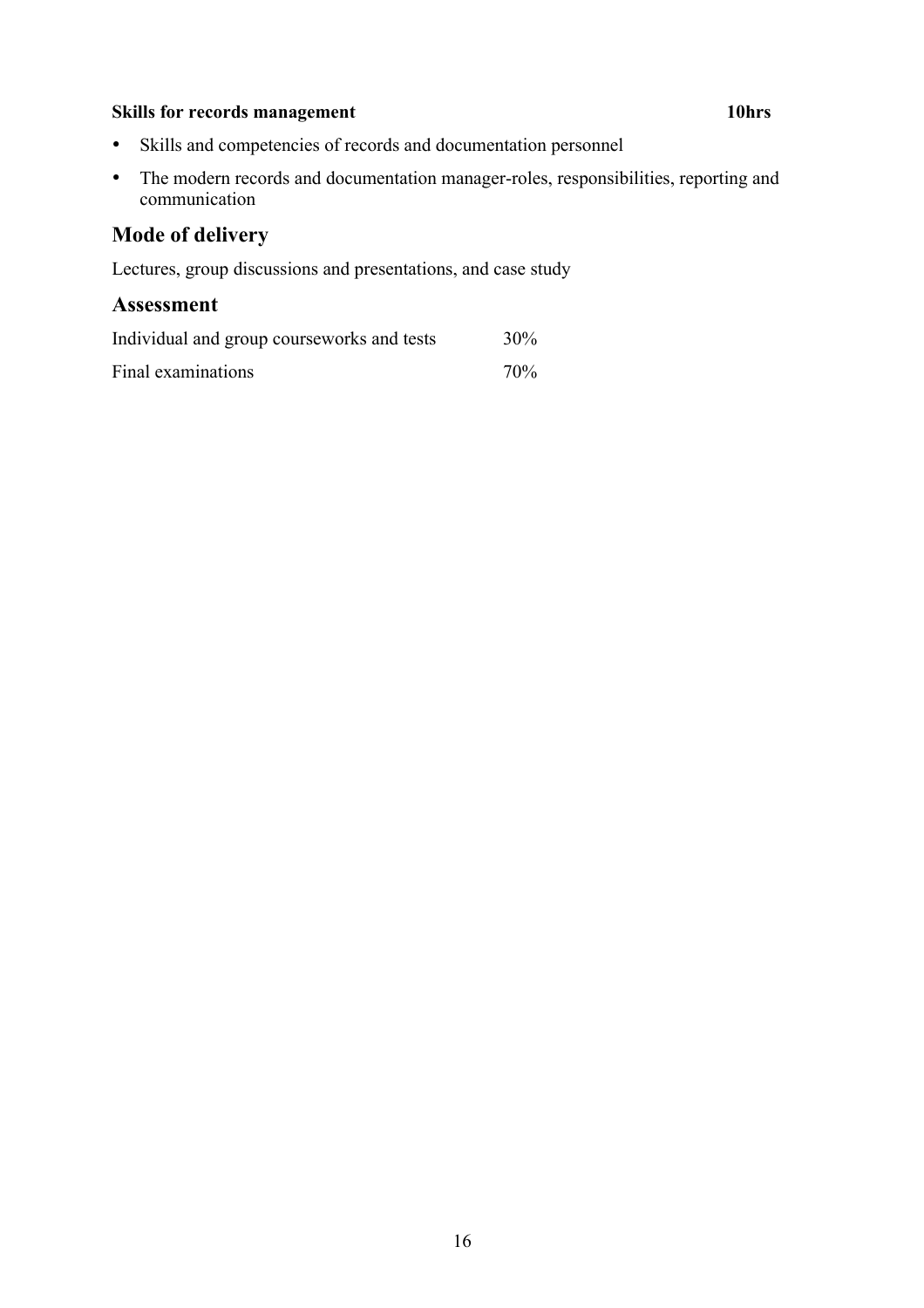| Course name:          | PROCUREMENT AND SUPPLY CHAIN RISK<br><b>MANAGEMENT</b> |
|-----------------------|--------------------------------------------------------|
| <b>Course level:</b>  | Year two semester 1                                    |
| <b>Credit Units:</b>  | 3 <sub>CI</sub>                                        |
| <b>Contact hours:</b> | 45 hours                                               |

This course describes the various risks in the entire supply chain management and how they should be managed.

# **Course objectives**

By the end of the course, students will be able to:

- Identify risks in the procurement and supply chain process
- Outline the procurement and supply chain risk management process

| Introduction to procurement and supply chain risks            |     | 15hrs |
|---------------------------------------------------------------|-----|-------|
| Definitions and meanings of the key words and phrases         |     |       |
| The risks that an organisation faces in the modern world<br>٠ |     |       |
| Sources of risks<br>٠                                         |     |       |
| <b>Stakeholders in Risk management</b>                        |     | 15hrs |
| Stakeholders and their roles                                  |     |       |
| The needs and desires of stakeholders<br>٠                    |     |       |
| Factors influencing stakeholder satisfaction<br>٠             |     |       |
|                                                               |     |       |
| <b>Risk management process</b>                                |     | 15hrs |
| Risk management planning                                      |     |       |
| Risk identification<br>٠                                      |     |       |
| Risk assessment<br>$\bullet$                                  |     |       |
| Risk response<br>٠                                            |     |       |
| Risk monitoring and evaluation<br>$\bullet$                   |     |       |
| <b>Mode of delivery</b>                                       |     |       |
| Lectures, group discussions and presentations, and case study |     |       |
| <b>Assessment</b>                                             |     |       |
| Individual and group courseworks and tests                    | 30% |       |
| Final examinations                                            | 70% |       |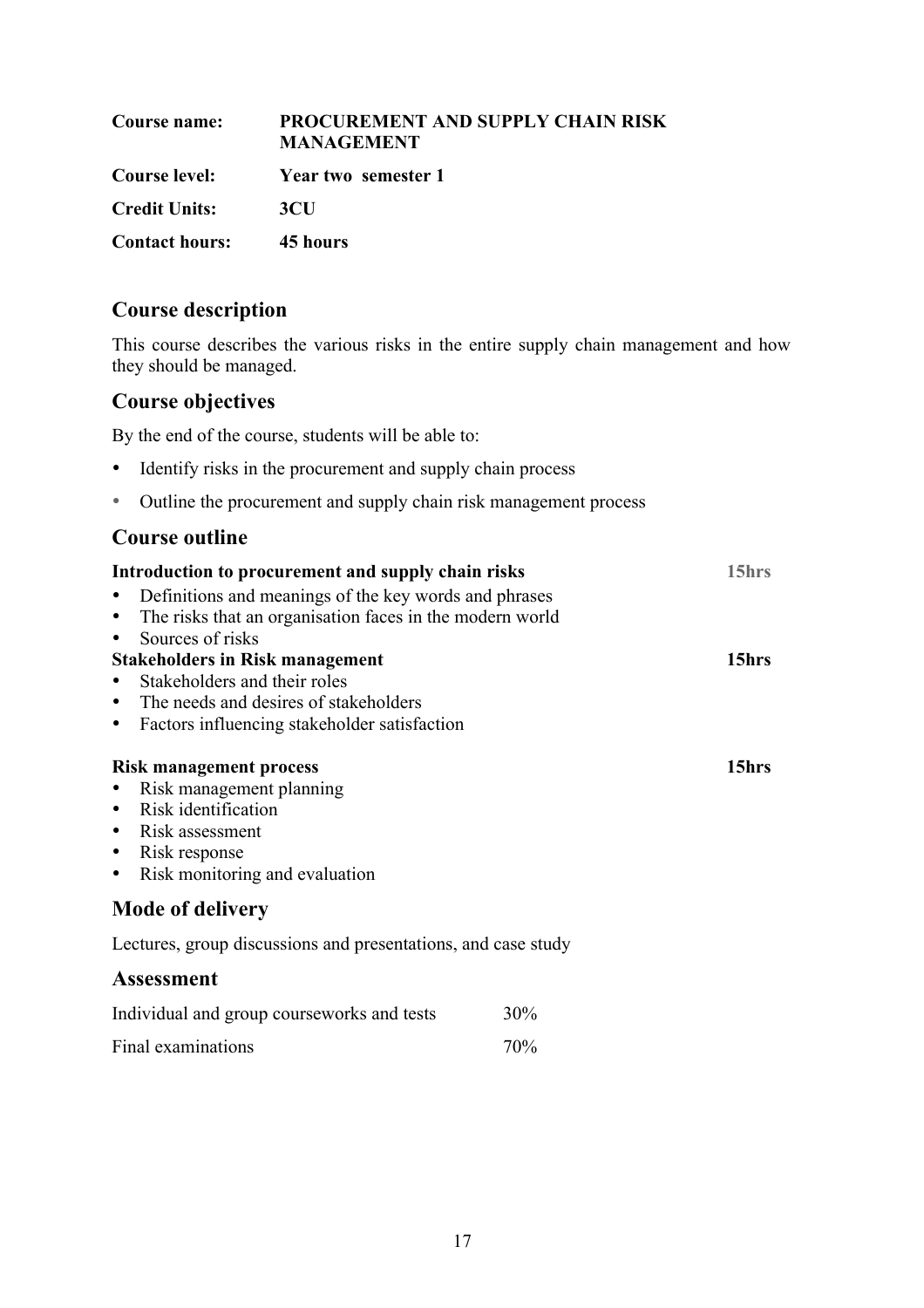| Course name:                   | <b>INTERNATIONAL PROCUREMENT MANAGEMENT</b> |
|--------------------------------|---------------------------------------------|
| <b>Course level:</b>           | Year two semester 1                         |
| <b>Credit Units:</b>           | 3CH                                         |
| <b>Contact hours:</b> 45 hours |                                             |

This course covers the fundamental principles of international procurement process

# **Course objectives**

By the end of the course, students will be able to:

- Define international procurement<br>• Describe the international procure
- Describe the international procurement environment<br>• Describe the international procurement process
- Describe the international procurement process

| <b>Introduction to International Procurement</b>                                                                                                                                                                                                                                                                                                  |       |  |
|---------------------------------------------------------------------------------------------------------------------------------------------------------------------------------------------------------------------------------------------------------------------------------------------------------------------------------------------------|-------|--|
| Definition of international procurement<br>Differences and similarities between national and international procurement<br>$\bullet$<br>Rationale for international procurement<br>٠<br><b>International procurement environment</b><br>Scope of international procurement environment<br>Stakeholders and their roles<br>The legal framework<br>٠ | 15hrs |  |
| The international procurement procedures<br>The procurement procedures<br>Clearing and customs procedures<br>٠<br>International commercial terms<br>Payment procedures<br>٠<br>Skills in international procurement<br>Challenges in international procurement management<br>٠                                                                     | 15hrs |  |
| <b>Mode of delivery</b>                                                                                                                                                                                                                                                                                                                           |       |  |
| Lectures, group discussions and presentations, and case study                                                                                                                                                                                                                                                                                     |       |  |
| <b>Assessment</b>                                                                                                                                                                                                                                                                                                                                 |       |  |
| Individual and group courseworks and tests<br>30%                                                                                                                                                                                                                                                                                                 |       |  |

| Final examinations | 70% |
|--------------------|-----|
|                    |     |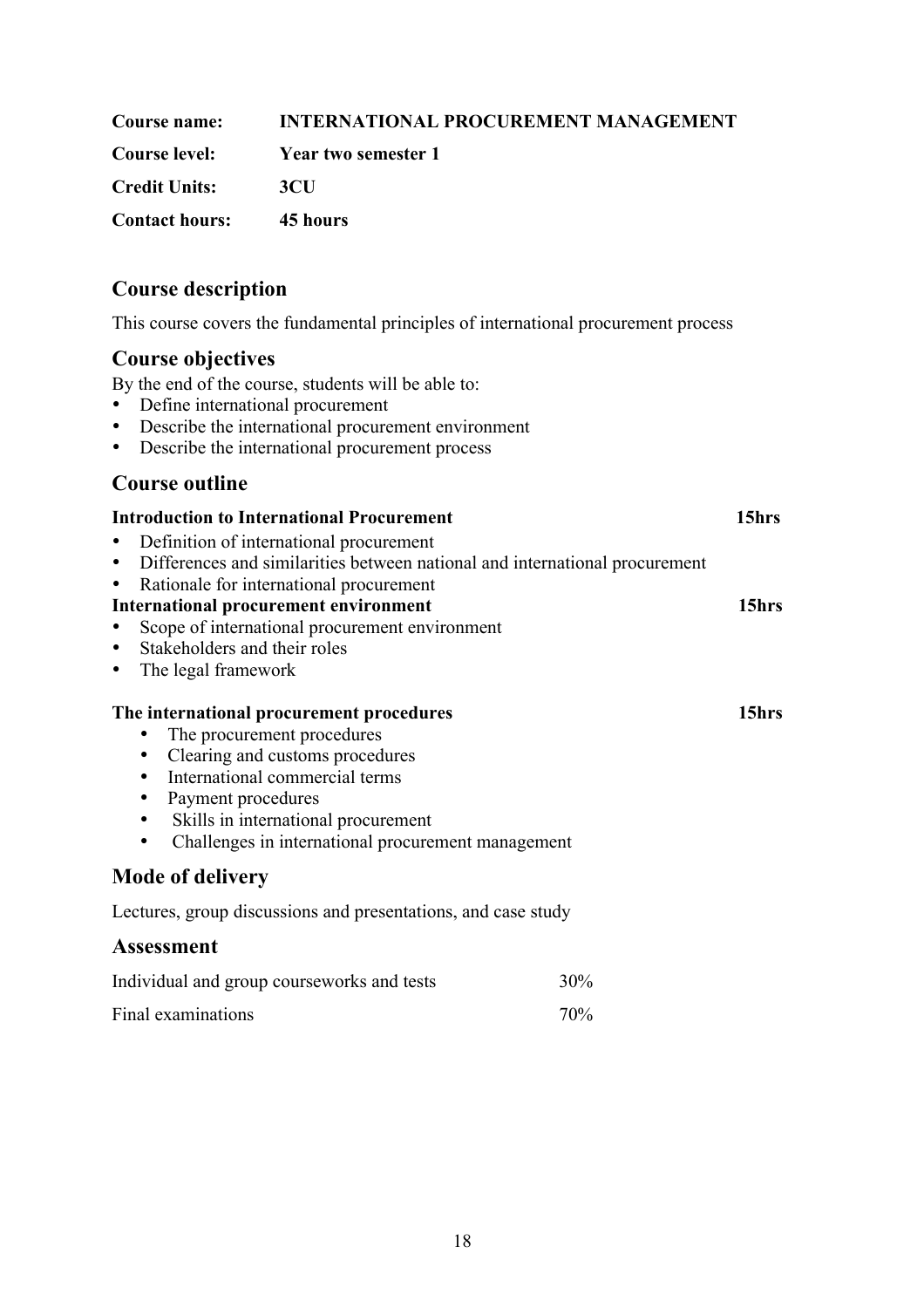| Course name:          | <b>MANAGING RELATIONSHIPS AND NEGOTIATIONS</b> |
|-----------------------|------------------------------------------------|
| <b>Course level:</b>  | Year two Semester 2                            |
| <b>Credit Units:</b>  | 3CH                                            |
| <b>Contact hours:</b> | 45 hours                                       |

This course examines how to create effective relationships in procurement and supply chains

### **Course objectives**

By the end of the course, students will be able to:

- Describe the fundamental features of effective relationship management
- Identify the critical skills essential for negotiation of procurement contracts
- Manage relationships and negotiations

| Introduction to relationship management                            | 15hrs    |
|--------------------------------------------------------------------|----------|
| Definition of relationship management                              |          |
| Types of relationships<br>٠                                        |          |
| Development of supplier relationships                              | 20hrs    |
| Effective relationship management in procurement<br>٠              |          |
| Supplier development programs<br>٠                                 |          |
| Selecting and maintaining effective suppliers<br>٠                 |          |
| The impact of developing relationships throughout the supply chain |          |
| Relationships in a multicultural environment                       | $10$ hrs |
| Definition of culture                                              |          |
| Importance of culture                                              |          |
| Cultural dimensions                                                |          |
| Negotiation skills for global procurement                          |          |
| <b>Mode of delivery</b>                                            |          |
| Lectures, group discussions and presentations, and case study      |          |
| <b>Assessment</b>                                                  |          |
| Individual and group courseworks and tests                         | 30%      |
| Final written examinations                                         | 70%      |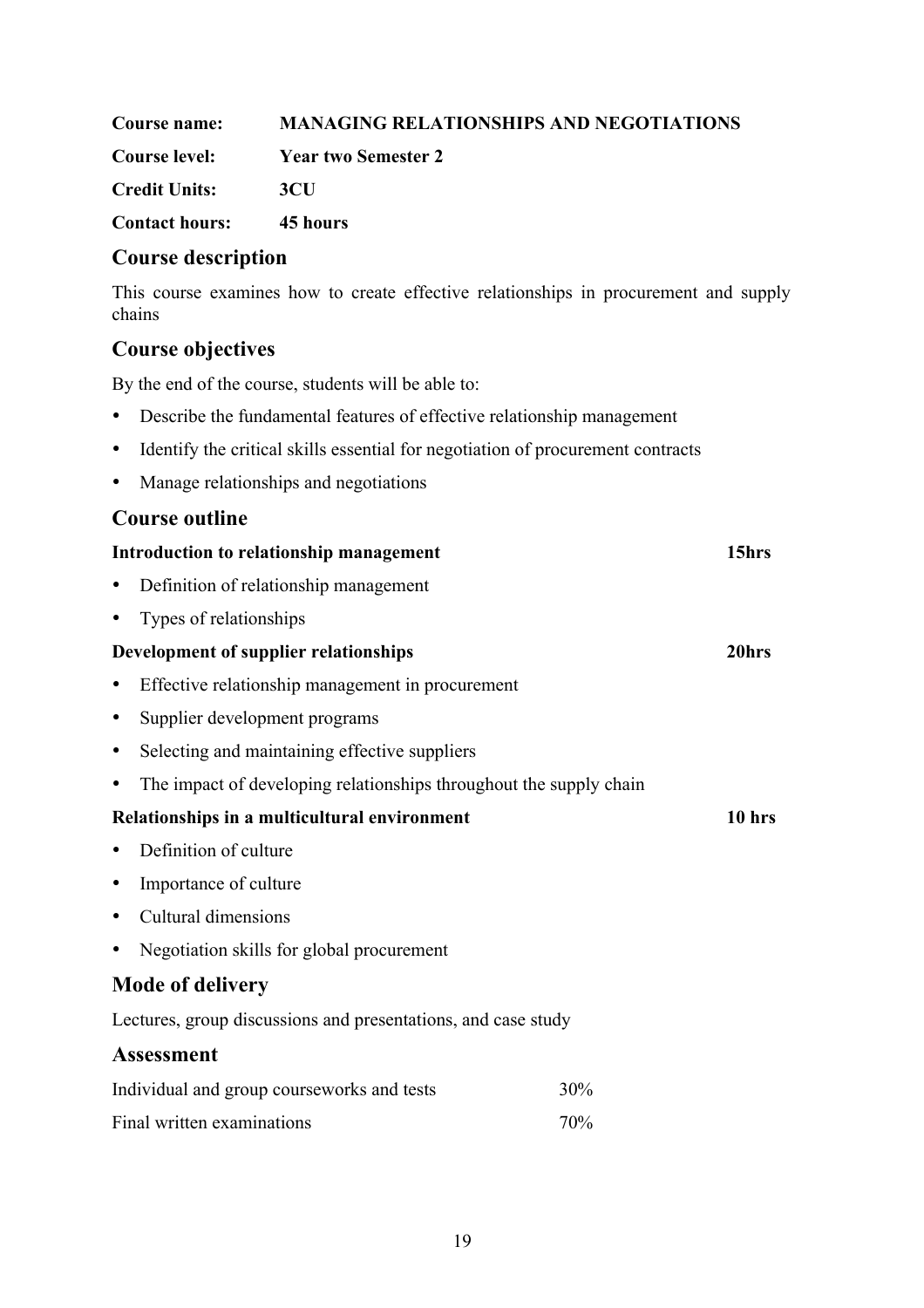| Course name:          | <b>LOGISTICS MANAGEMENT</b> |
|-----------------------|-----------------------------|
| <b>Course level:</b>  | Year two semester 2         |
| <b>Credit Units:</b>  | 3 <sub>CI</sub>             |
| <b>Contact hours:</b> | 45 hours                    |

The course covers all aspects of logistics management, from theories to strategies and operational guidelines.

### **Course objectives:**

By the end of the course, students will be able to:

- Define logistics management
- Enumerate the history of logistics management
- Identify and explain the key logistics management functions and processes
- Examine the key trends affecting logistics management

| <b>Course outline</b>                             |       |
|---------------------------------------------------|-------|
| <b>Introduction to logistics management</b>       | 8hrs  |
| Define logistics and logistics management         |       |
| Evolution of logistics management                 |       |
| Importance of logistics                           |       |
| <b>Logistics management functions</b>             | 10hrs |
| The logistics mix                                 |       |
| Logistics activities                              |       |
| Logistics and other functions                     |       |
| The logistics management process                  |       |
| Logistics management organisation                 | 8hrs  |
| The logistics organisational structure            |       |
| The roles of the logistics manager                |       |
| Skills requirements for logistics efficiency<br>٠ |       |
| Managing people in logistics                      |       |
| Logistics management trends                       | 6hrs  |
| Principles of logistics excellence                |       |
| Influences of logistics management<br>٠           |       |
| Trends in logistics management                    |       |
| <b>Logistics and transportation management</b>    | 6hrs  |
| Linking logistics and transport                   |       |
| Meaning of transport<br>٠                         |       |
| Modes of transport<br>٠                           |       |
| Third-party logistics<br>٠                        |       |
| Warehousing and inventory management              | 7hrs  |
| Principles of stores and warehouse management     |       |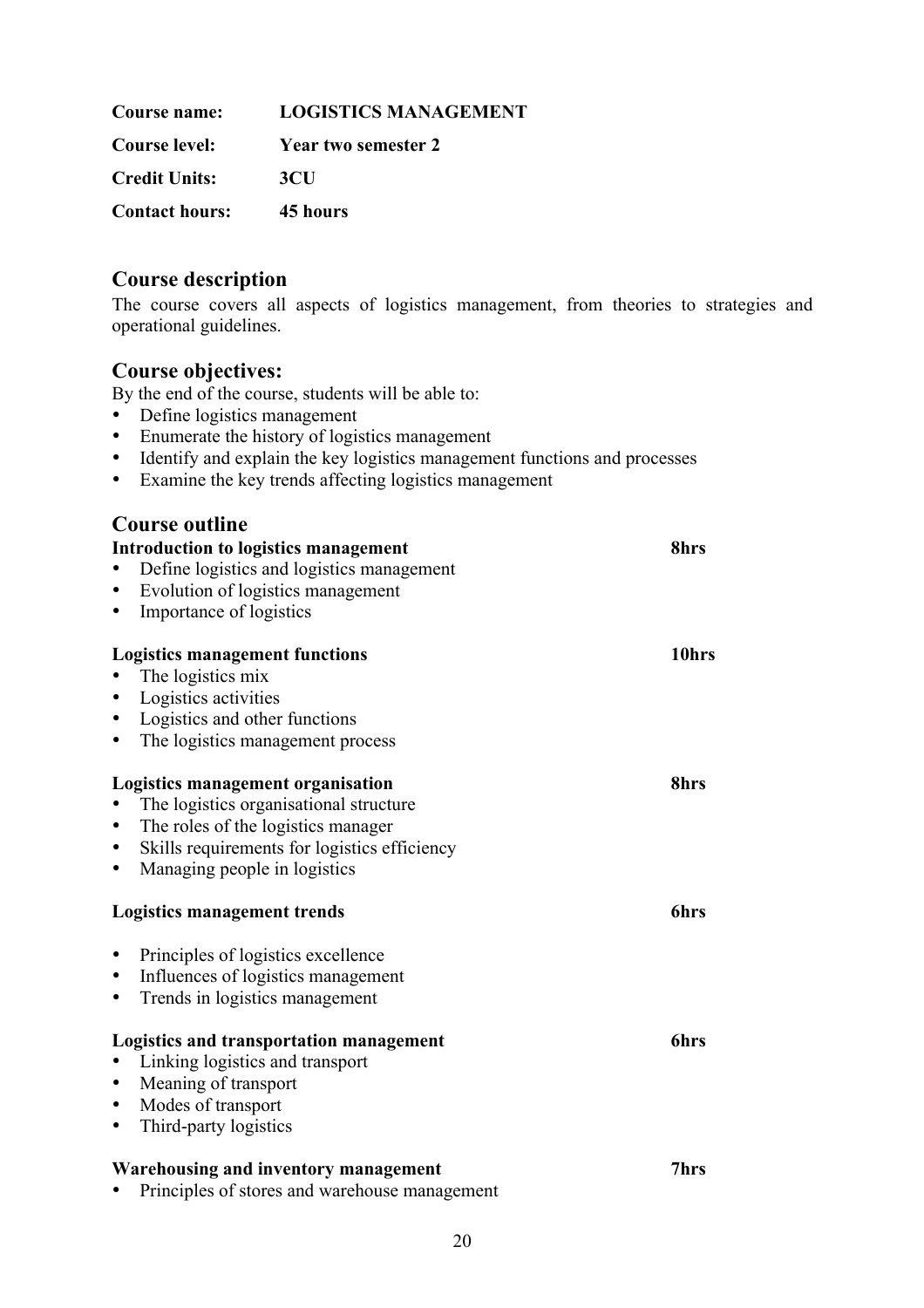- Developments in stores and warehouse management
- Principles of inventory management

# **Mode of delivery**

Lectures, group discussions and presentations, and case study

| Individual and group courseworks and tests | $30\%$ |
|--------------------------------------------|--------|
| Final examinations                         | 70%    |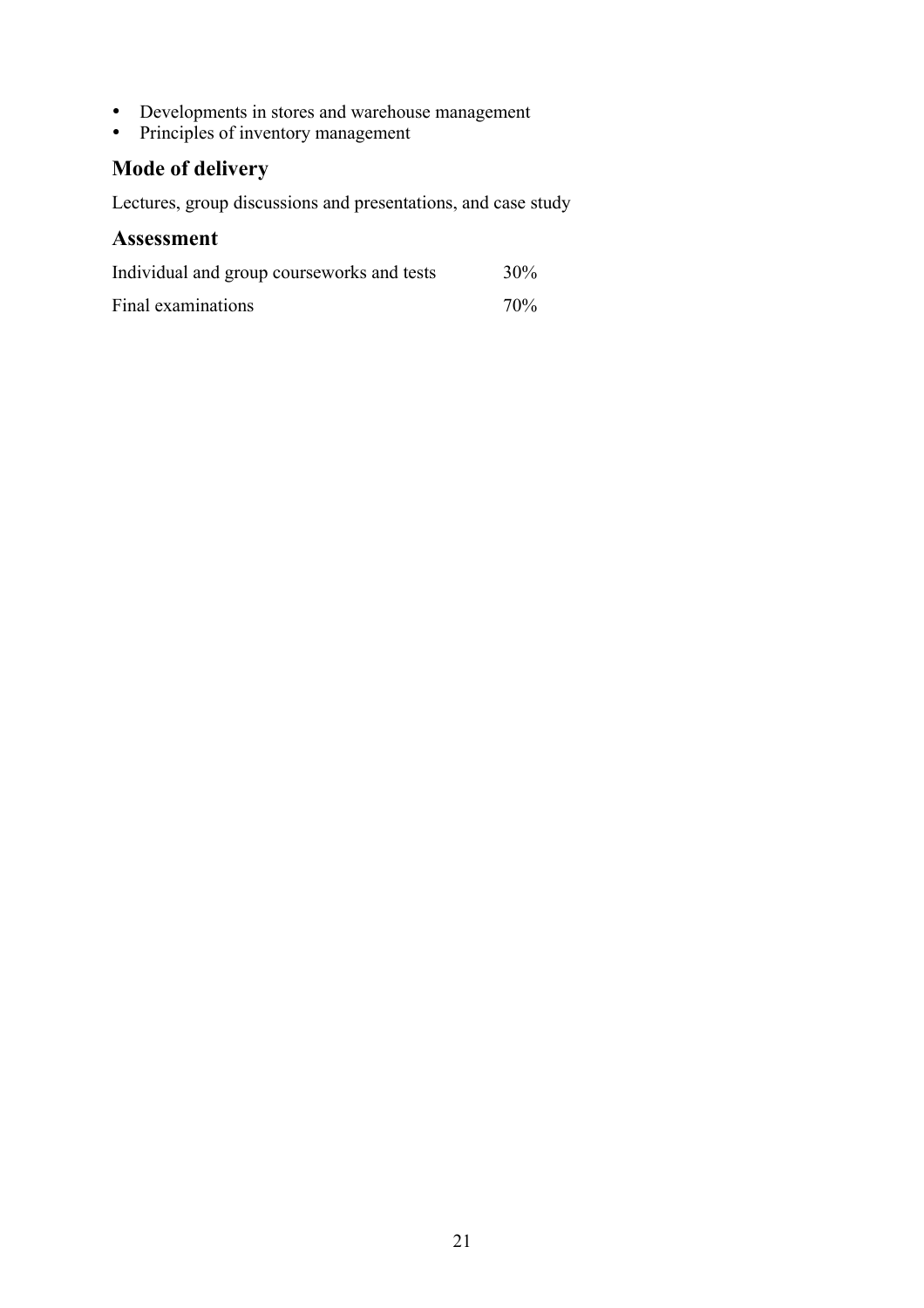| Course name:          | <b>HUMAN RESOURCES MANAGEMENT</b> |
|-----------------------|-----------------------------------|
| <b>Course level:</b>  | Year two semester 2               |
| <b>Credit Units:</b>  | 3CH                               |
| <b>Contact hours:</b> | 45 hours                          |

This course introduces students to the principles and practices of human resource management in procurement and supply chain

#### **Course objectives:**

By the end of the course students will be able to:

- Define human resource management
- Discuss the human resource management process
- Explain the importance of the human resource function to an organization

|           | <b>Introduction</b>                                        | <b>6hrs</b> |
|-----------|------------------------------------------------------------|-------------|
|           | Meaning of human resource management                       |             |
| ٠         | Difference between personnel and human resource management |             |
| $\bullet$ | The strategic role of human resource management            |             |
|           | <b>Human Resource Planning</b>                             | <b>6hrs</b> |
|           | Meaning and importance of HRP                              |             |
| ٠         | Human resource planning process                            |             |
|           | <b>Recruitment and selection</b>                           | 10hrs       |
|           | Sources of recruitment                                     |             |
| ٠         | Job analysis, description and specifications               |             |
| $\bullet$ | Recruitment procedures                                     |             |
| ٠         | Selection processes                                        |             |
|           | <b>Performance Management</b>                              | <b>6hrs</b> |
| ٠         | Meaning of performance management                          |             |
| ٠         | The performance management process;                        |             |
| $\bullet$ | Performance appraisal                                      |             |
|           | <b>Employee training and management development</b>        | <b>6hrs</b> |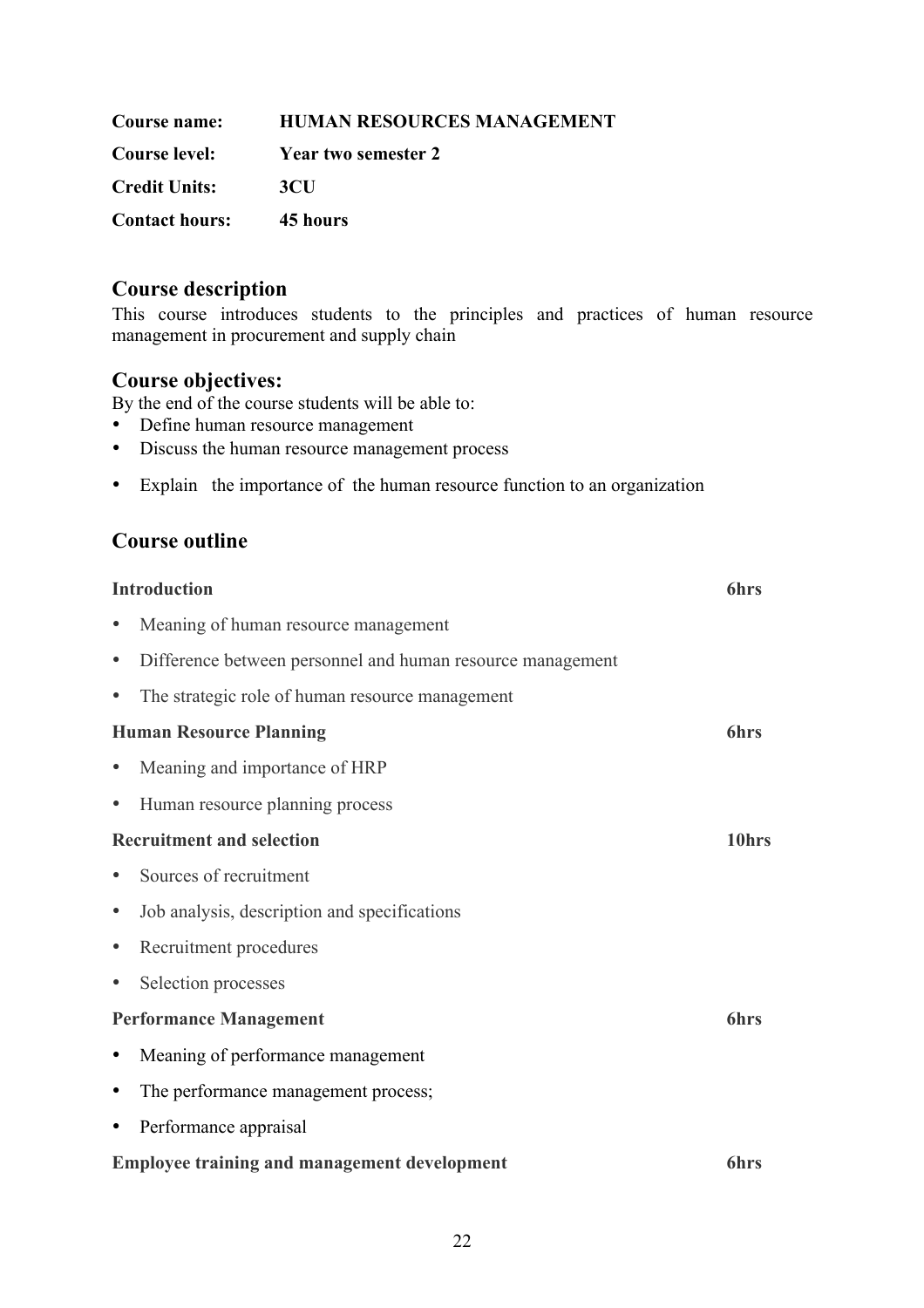- Distinction between training and development
- Training needs assessment for procurement personnel
- Methods of employee training and development

#### **Reward and Work Environment Management 6hrs**

- Meaning of rewards
- Difference between wages and salaries;
- Methods of remunerating employees
- Pay roll management

#### **Challenges to HRM 6hrs**

# **Mode of delivery**

Lectures, group discussions and presentations, and case study

| Individual and group courseworks and tests | 30%             |
|--------------------------------------------|-----------------|
| Final examinations                         | 70 <sub>%</sub> |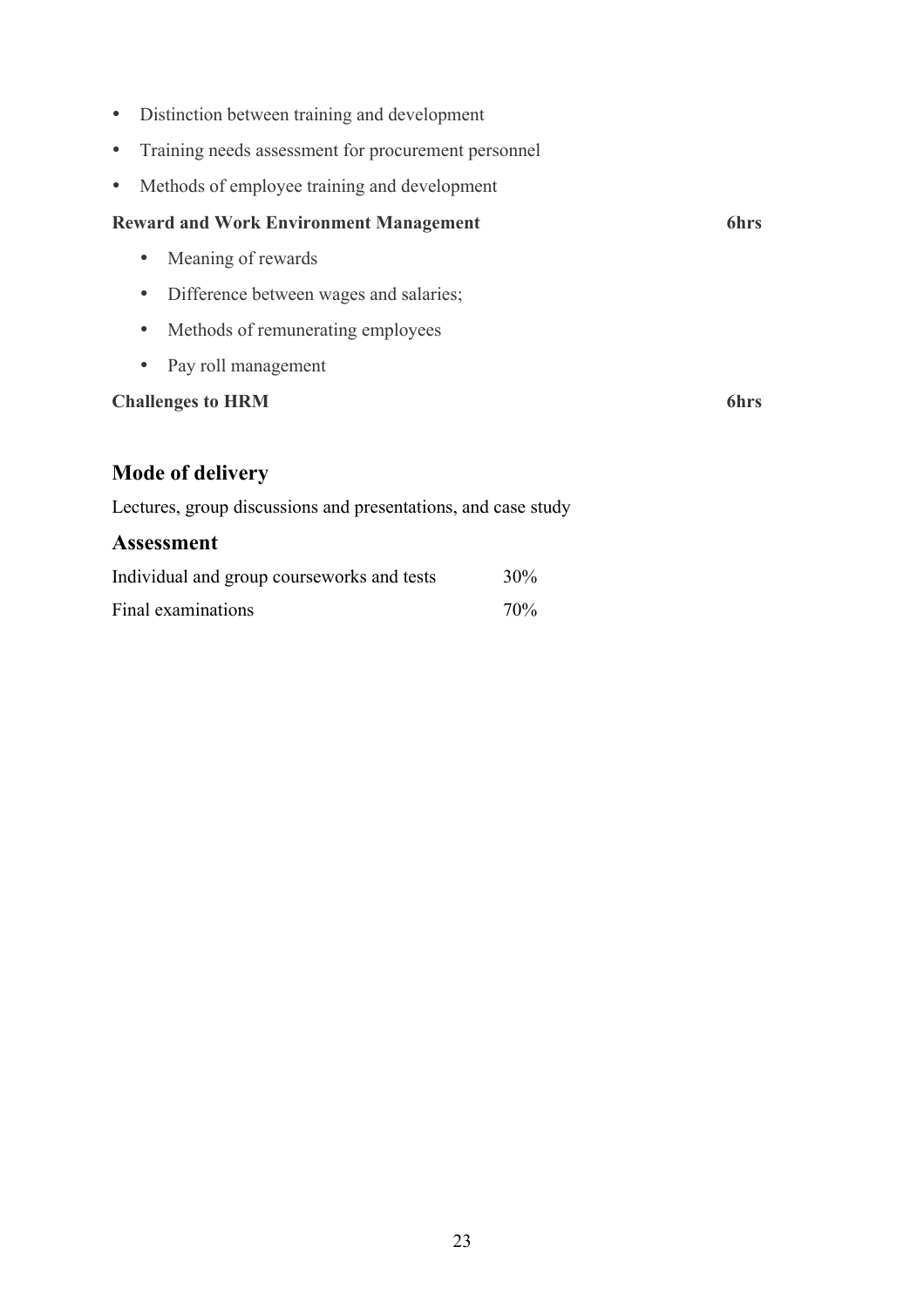| <b>Course name:</b>   | <b>FINANCE FOR PURCHASERS</b> |
|-----------------------|-------------------------------|
| <b>Course level:</b>  | <b>Year two semester 2</b>    |
| <b>Credit Units:</b>  | 3CU                           |
| <b>Contact hours:</b> | 45 hours                      |

This course addresses the business function of finance and how its understanding can facilitate the effective operation of the procurement function.

### **Course objectives**

By the end of the course, students will be able to:

- Differentiate between management accounting and financial accounting
- Identify the sources of finances
- Examine and classify the costs
- Describe the budgeting process

#### **Introduction 8hrs**

- Definition of terms and concepts in finance
- Importance of finance to purchasers
- The difference between management accounting and financial accounting
- The different roles and responsibilities of people involved in finance

#### **Capital and revenue purchases 8hrs**

- Capital items
- Expense items
- Terms associated with the treatment of capital items
- Treatment of capital and expense items

#### **Preparation of financial statements 6hrs**

- The role of the profit and loss account in decision making
- The role of the balance sheet in decision making
- The role of the cash flow statement in decision making,

• How financial statements are collated and prepared

#### **Costs 6hrs**

- The classification of costs,
- The total cost of a product or service
- Costing and cost analysis techniques
- Pricing strategies in the procurement and supply chain process
- Develop a process and plans for managing costs

#### **Sources of finance 6hrs**

- Short- and long-term sources of finance
- The importance of internally generated sources of finance
- The importance of external sources of finance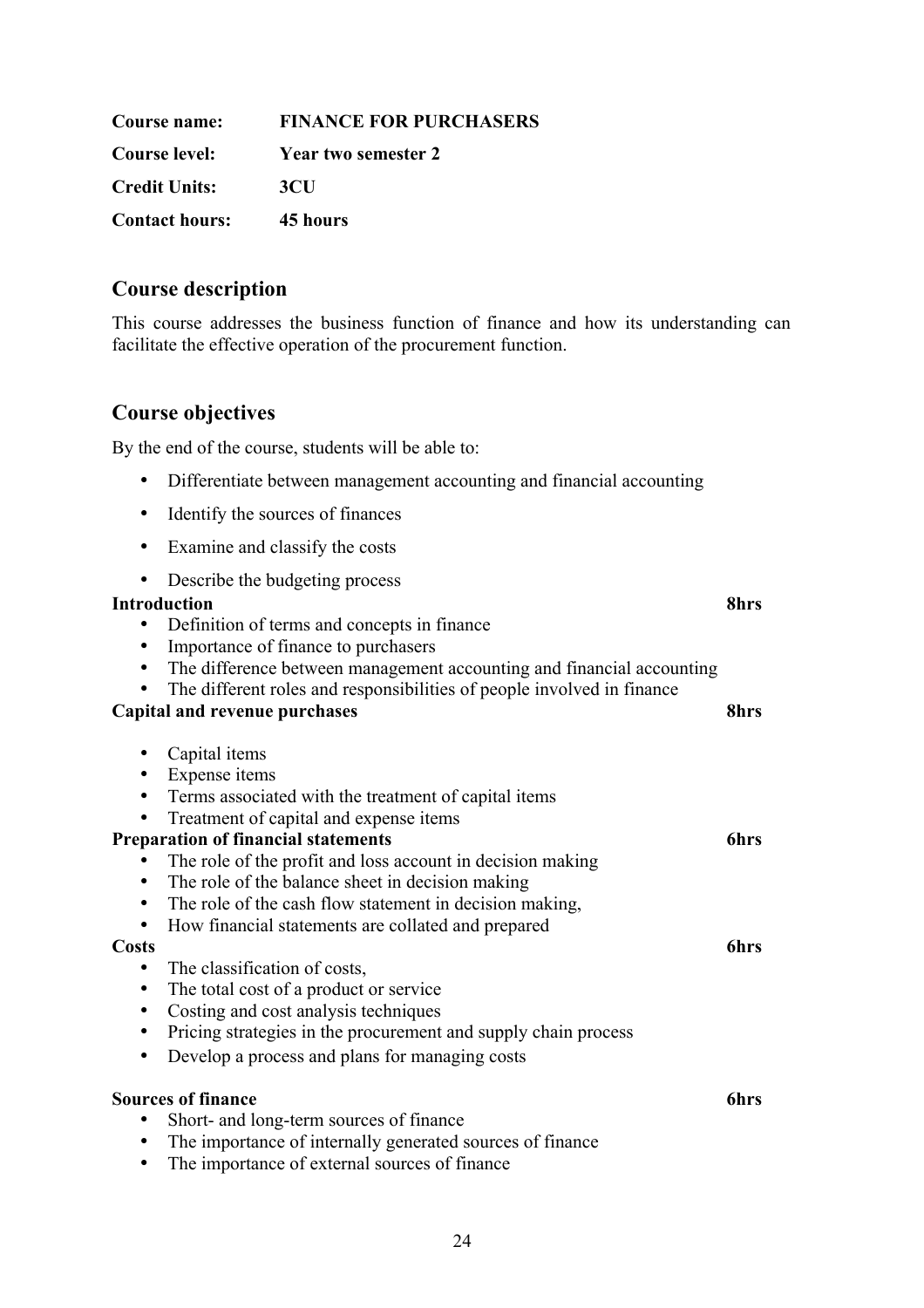#### **Budgeting 6hrs**

- The benefits and criticisms of budgeting
- Key terms and the different types of budget
- The implications of fixed and variable costs
- The principles of managing a budget to achieve target performance

# **Mode of delivery**

Lectures, group discussions and presentations, and case study

| Individual and group courseworks and tests | 30% |
|--------------------------------------------|-----|
| Final examinations                         | 70% |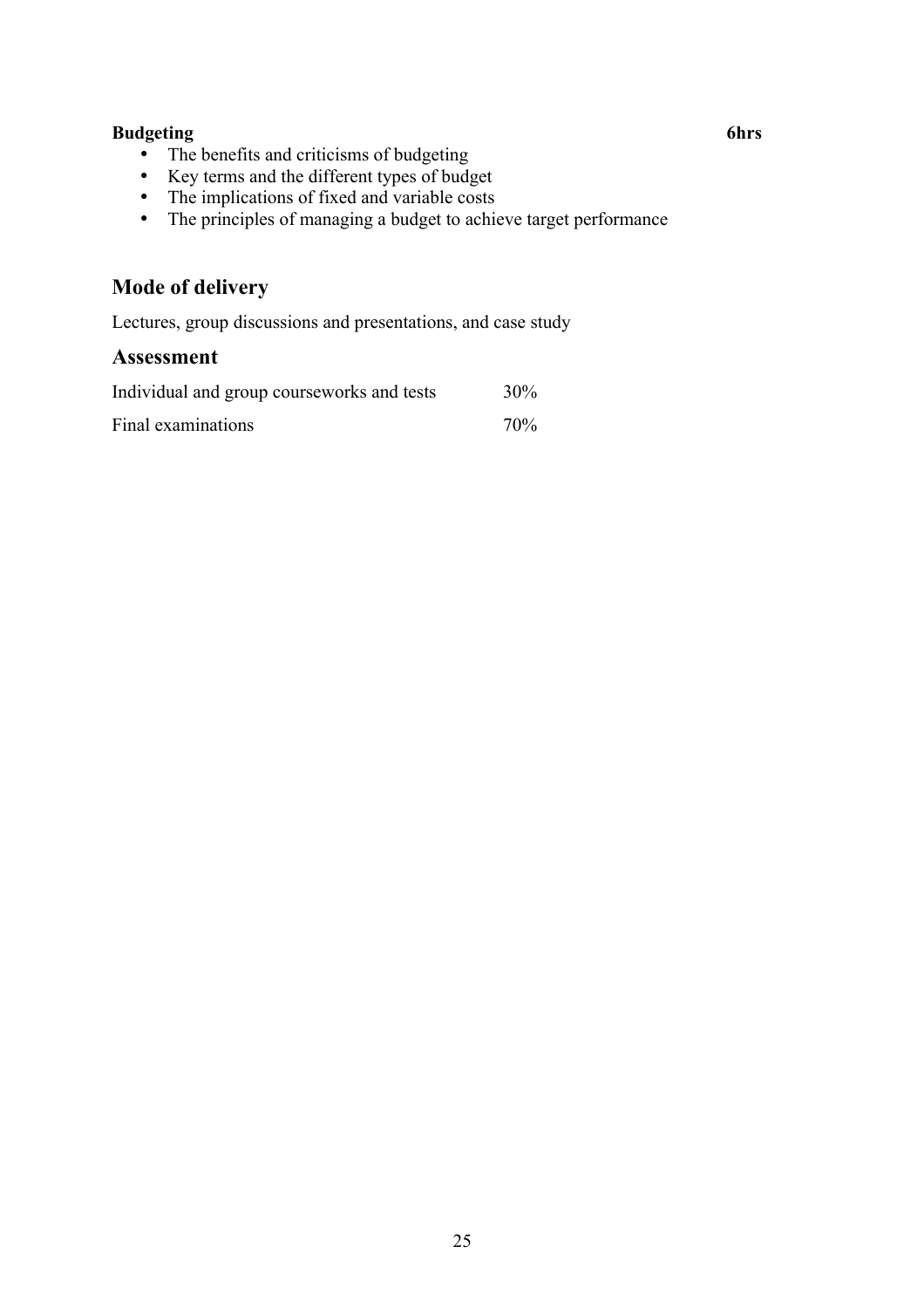| Course name:          | <b>MARKETING MANAGEMENT</b>  |
|-----------------------|------------------------------|
| <b>Course level:</b>  | <b>Year Three semester 1</b> |
| <b>Credit Units:</b>  | <b>3CU</b>                   |
| <b>Contact hours:</b> | 45 hours                     |

This course provides students with fundamental principles of marketing to enable them examine the place of marketing in the organization

#### **Course objectives**

By the end of the course students will be able to:

- Demonstrate an understanding of the principles and functions of marketing
- Compare service and product marketing
- Discuss the various marketing tools
- Explain the key developments in the marketing environment

| Course outline                                                                                                                                                          |       |
|-------------------------------------------------------------------------------------------------------------------------------------------------------------------------|-------|
| Marketing and the Environment                                                                                                                                           | 10hrs |
| Definitions of marketing and marketing concepts                                                                                                                         |       |
| Organizational orientations including marketing, production, and selling orientations<br>٠<br>The relationship between marketing and purchasing and supply<br>$\bullet$ |       |
| Relationship marketing<br>$\bullet$                                                                                                                                     |       |
| The external environment and its impact on marketing decisions<br>$\bullet$                                                                                             |       |
| <b>Understanding the Market</b>                                                                                                                                         | 6hrs  |
| Marketing research and the marketing research process                                                                                                                   |       |
| Techniques used for primary data collection including test marketing<br>$\bullet$                                                                                       |       |
| Customer buying behaviour                                                                                                                                               |       |
| <b>Product Policy</b>                                                                                                                                                   | 6hrs  |
| Branding and packaging considerations                                                                                                                                   |       |
| The importance of new product development                                                                                                                               |       |
| The characteristics of services marketing<br>$\bullet$                                                                                                                  |       |
| <b>Pricing Decisions and Distribution Systems</b>                                                                                                                       | 8hrs  |
| Identification of pricing objectives, strategies and tactics<br>$\bullet$                                                                                               |       |
| Factors affecting pricing decisions<br>$\bullet$                                                                                                                        |       |
| Identification of channels of distribution and channel selection strategy<br>$\bullet$                                                                                  |       |
| Marketing channels management<br>$\bullet$                                                                                                                              |       |
| The impact of IT on channel management<br>$\bullet$                                                                                                                     |       |
| <b>Promotion</b>                                                                                                                                                        | 6hrs  |
| Stages involved in promotional planning                                                                                                                                 |       |
| Advertising objectives and media selection<br>$\bullet$                                                                                                                 |       |
| The use of sales promotion activities<br>٠                                                                                                                              |       |
| Public relations and projection of corporate image<br>$\bullet$                                                                                                         |       |
| Management and organization of the sales force<br>$\bullet$                                                                                                             |       |
| Developments in direct marketing<br>$\bullet$                                                                                                                           |       |
|                                                                                                                                                                         |       |

#### **International Marketing 6hrs**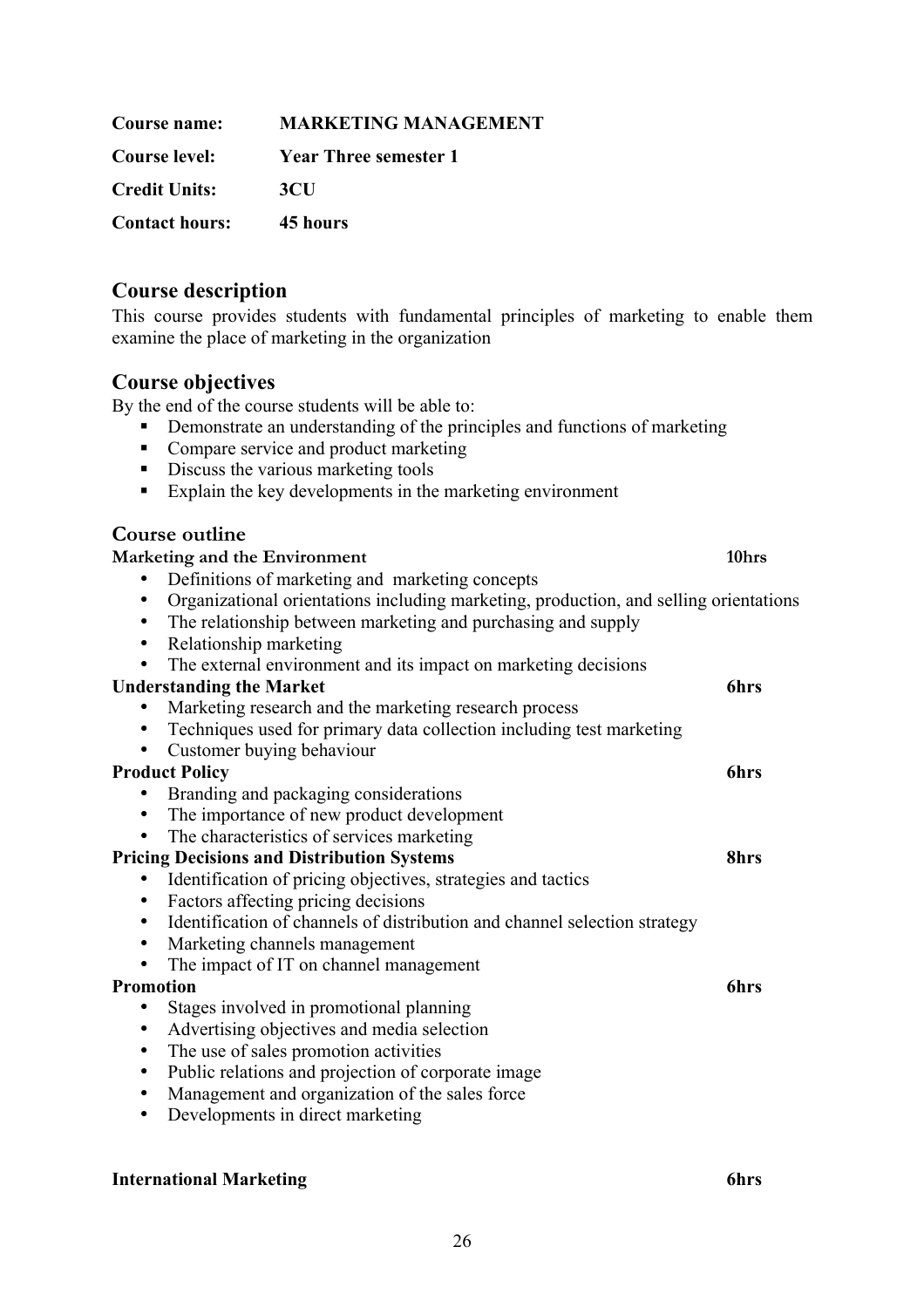- Development in the world trading environment and trends in international trade
- Appraising the international macro-environment
- International market entry strategies
- Managing the marketing mix in international markets

#### **Marketing Planning 6hrs**

- Stages in the marketing planning process
- The relationship of marketing to corporate planning
- Integration and management of marketing mix elements to achieve corporate objectives
- Customer Relationship Management (CRM)

# **Mode of delivery**

Lectures, group discussions and presentations, and case study

| Individual and group courseworks and tests | 30%    |
|--------------------------------------------|--------|
| Final examinations                         | $70\%$ |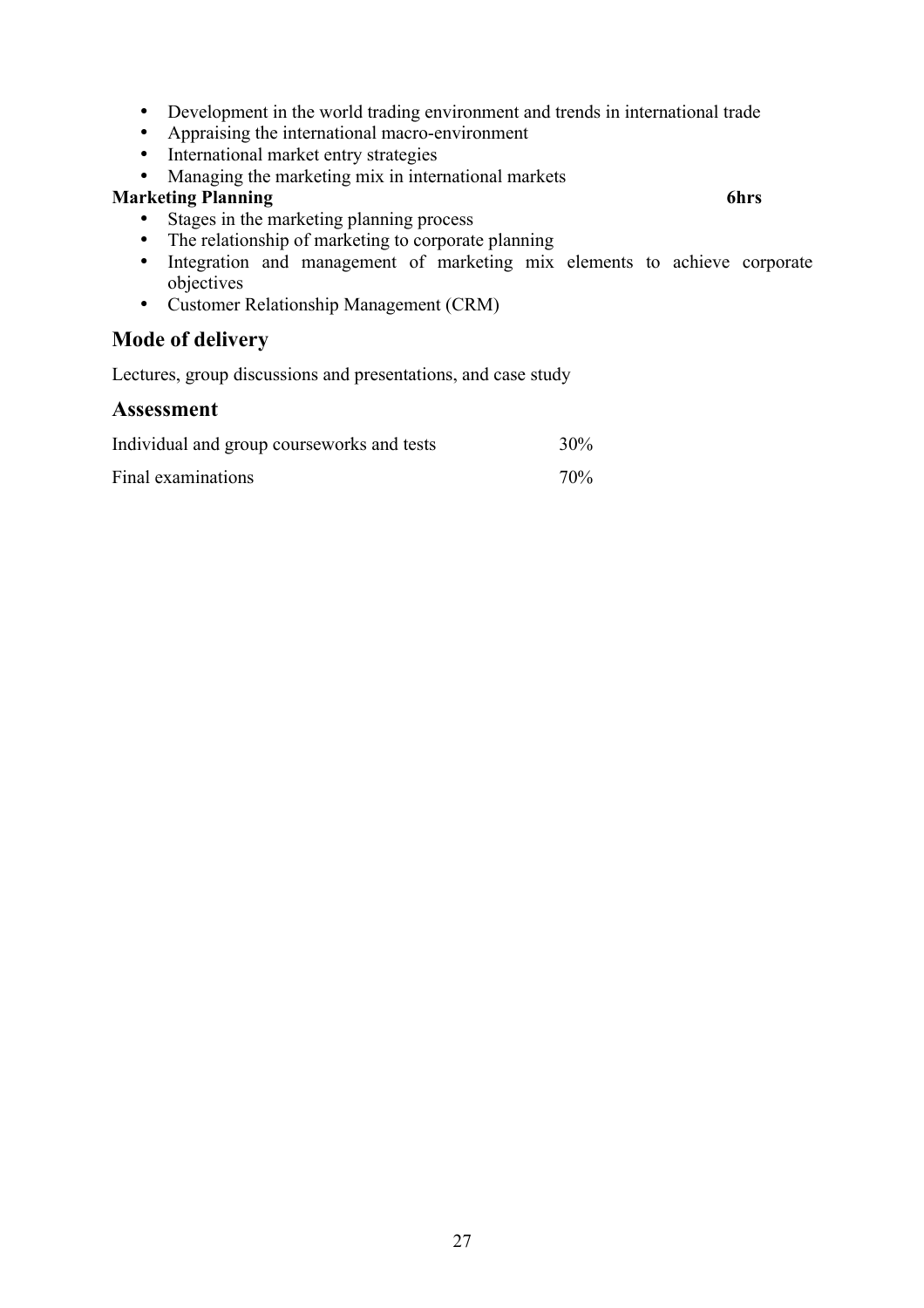| Course name:          | <b>OPERATIONS MANAGEMENT</b> |
|-----------------------|------------------------------|
| Course level:         | Year three semester 1        |
| <b>Credit Units:</b>  | 3 <sub>CI</sub>              |
| <b>Contact hours:</b> | 45 hours                     |

This course introduces students to the fundamental principles of operations management in both manufacturing and service sectors

#### **Course objectives**

By the end of the course, students will be able to:

- Explain the nature and scope of operations management
- Discuss the functions and processes of operations management
- •

.

#### **Course content**

| Introduction to operations management                           | 10hrs |
|-----------------------------------------------------------------|-------|
| Scope of operations management                                  |       |
| Importance of operations management                             |       |
| Production forecasting                                          |       |
| <b>Production planning</b>                                      | 10hrs |
| Capacity planning<br>٠                                          |       |
| Facilities layout<br>$\bullet$                                  |       |
| Production scheduling<br>$\bullet$                              |       |
| Manufacturing planning and control<br>$\bullet$                 |       |
| DRP and demand management. materials flow control<br>٠          |       |
| <b>Quality Assurance and Control</b><br>8hrs                    |       |
| Definition of terms                                             |       |
| Process capability improvement<br>٠                             |       |
| Total quality management<br>٠                                   |       |
| Quality management tools                                        |       |
| <b>Human Resource scheduling</b><br>7hrs                        |       |
| Techniques of human resource scheduling                         |       |
| PERT/CPM<br>$\bullet$                                           |       |
| Resource levelling<br>٠                                         |       |
| Project scheduling<br>$\bullet$                                 |       |
| <b>Service Operations Management</b>                            | 10hrs |
| Nature and environment<br>$\bullet$                             |       |
| Bottlenecks and balance matching demand and supply<br>$\bullet$ |       |
| Location and franchising<br>$\bullet$                           |       |
| Capacity management<br>٠                                        |       |
| Management of professional services<br>$\bullet$                |       |

**Mode of delivery**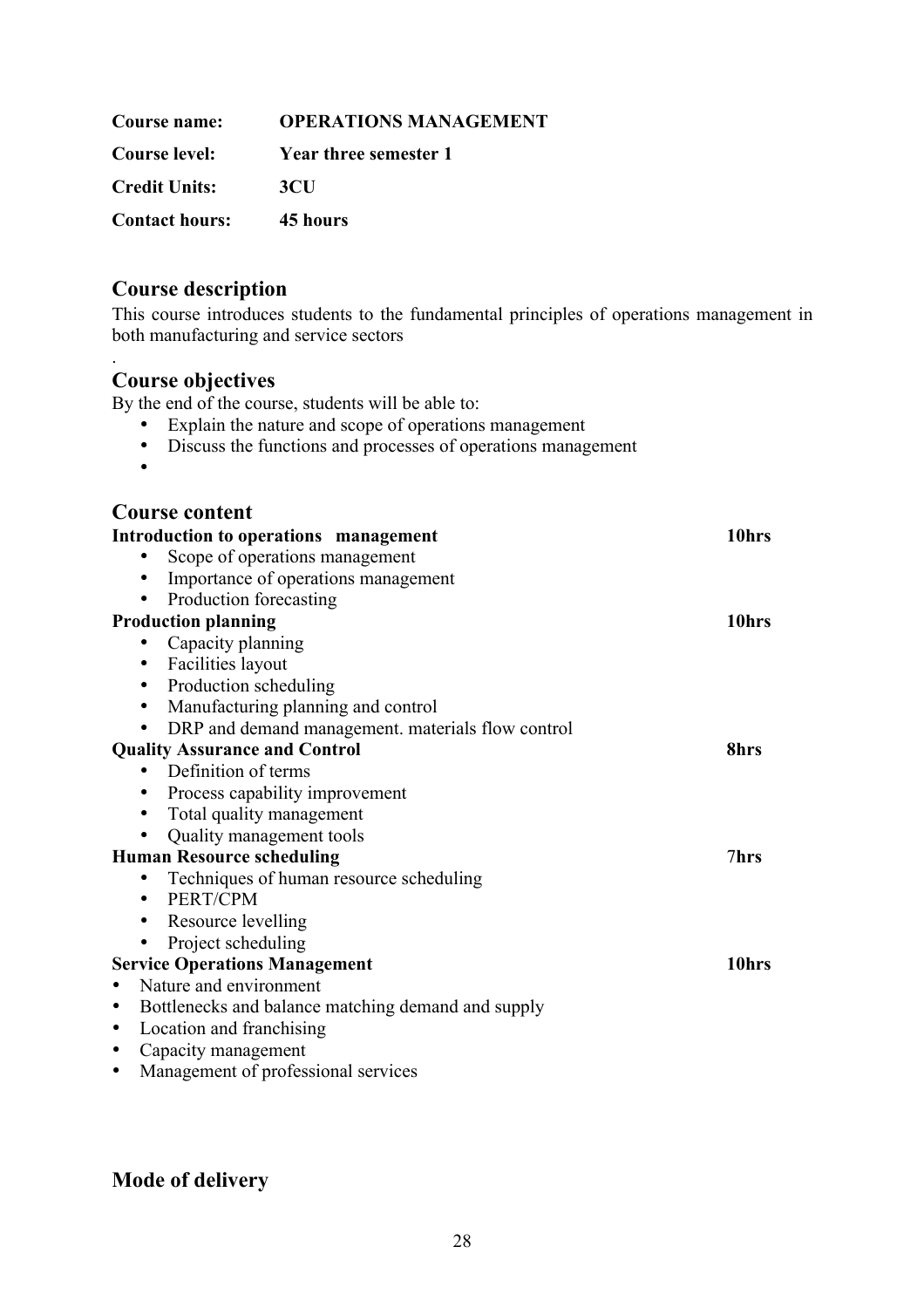Lectures, group discussions and presentations, and case study

| Individual and group courseworks and tests | 30% |
|--------------------------------------------|-----|
| Final examinations                         | 70% |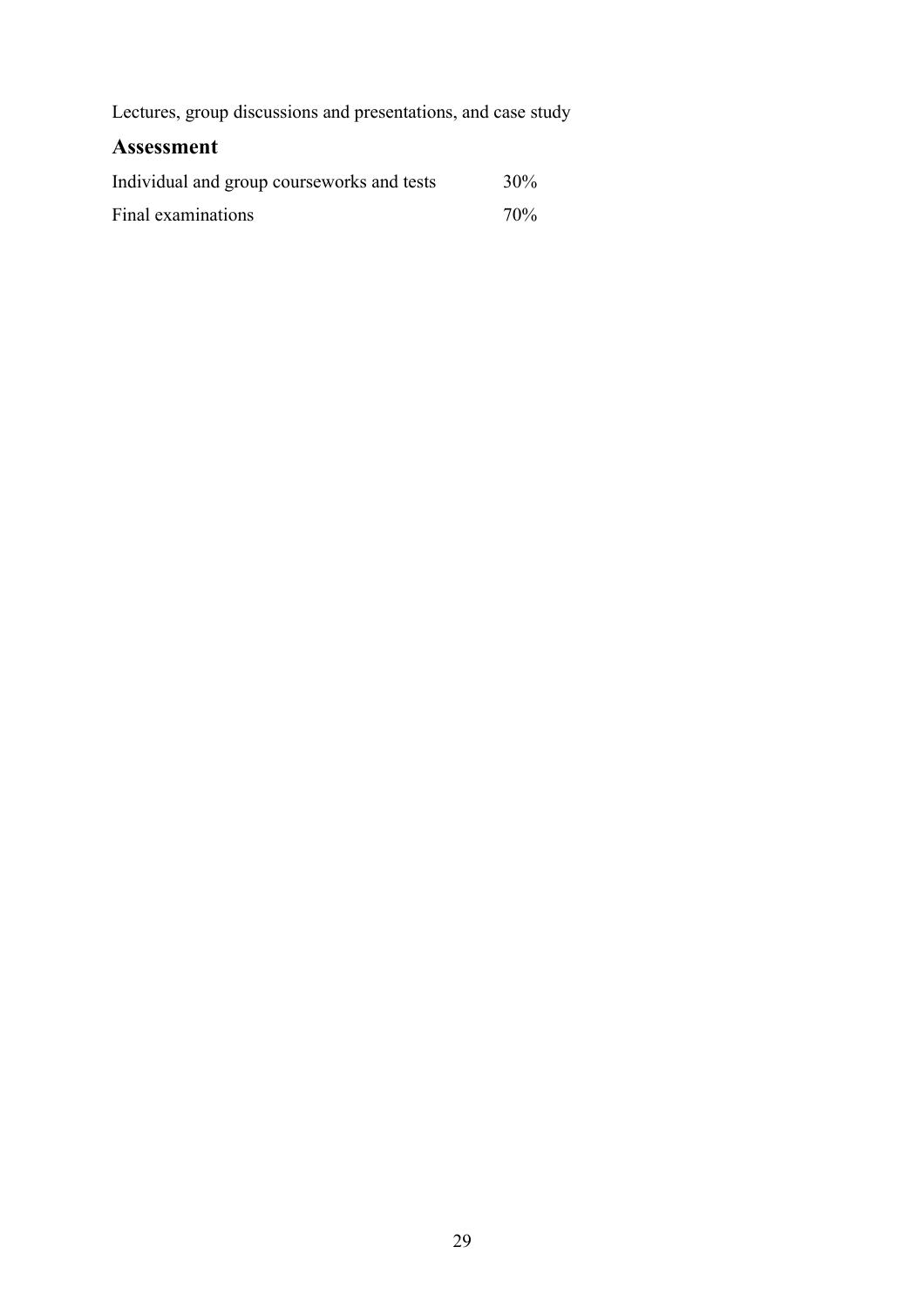| <b>Course name:</b>   | <b>E-PROCUREMENT AND SUPPLY CHAIN MANAGEMENT</b> |
|-----------------------|--------------------------------------------------|
| Course level:         | Year three semester 1                            |
| <b>Credit Units:</b>  | -3CH                                             |
| <b>Contact hours:</b> | 45 hours                                         |

This course provides students with fundamental principles and practices of electronic procurement

# **Course objectives**

By the end of the course, students will be able to:

- Define e-procurement management
- Discuss the importance of the e-procurement in the supply chain

### **Course outline**

| 15hrs |
|-------|
|       |
|       |
|       |
|       |
| 5hrs  |
|       |
|       |
| 10hrs |
|       |
|       |
|       |
|       |
| 15hrs |
|       |
|       |
|       |
|       |
|       |
|       |

• Innovations and the culture of continuous improvement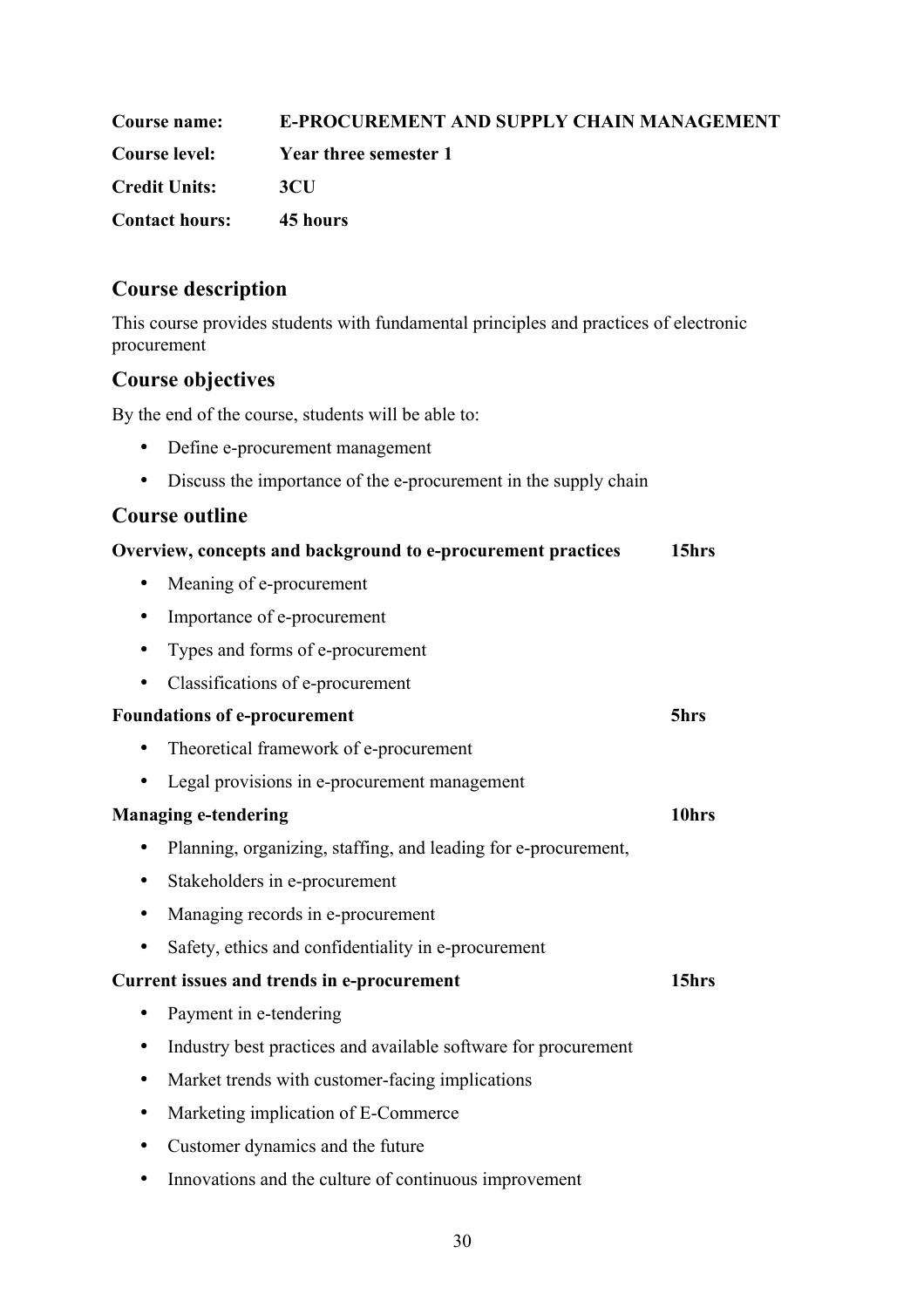• Challenges of e-procurement in a Ugandan context

# **Mode of delivery**

Lectures, group discussions and presentations, and case study

| Individual and group courseworks and tests | $30\%$          |
|--------------------------------------------|-----------------|
| Final examinations                         | 70 <sub>%</sub> |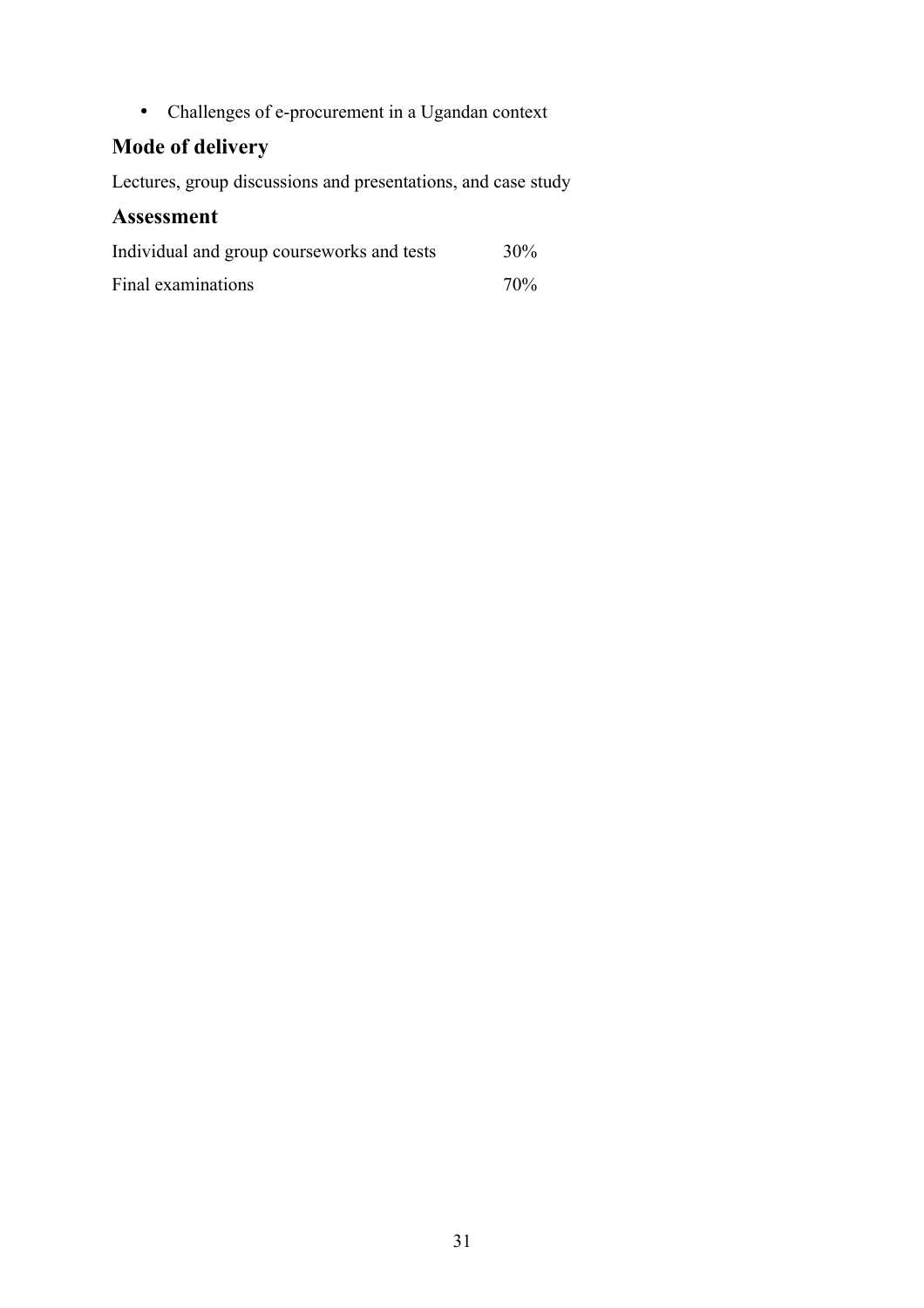| Course name:          | PROCUREMENT AUDITS AND INVESTIGATIONS |
|-----------------------|---------------------------------------|
| <b>Course level:</b>  | Year three semester 1                 |
| <b>Credit Units:</b>  | 3CH                                   |
| <b>Contact hours:</b> | 45 hours                              |

This course provides students with the principles and practices of procurement audits and investigations

#### **Course objectives**

By the end of the course, students will be able to:

- Explain the principles of procurement audits and investigations
- Discuss the professional and legal requirements for procurement auditing
- Identify the elements of procurement fraud and misconduct
- Discuss the operations of procurement audits and investigations

| <b>Course content</b>                                                              |       |
|------------------------------------------------------------------------------------|-------|
| Introduction to procurement audits and investigation                               | 10hrs |
| The nature and scope of procurement audits and investigations                      |       |
| Importance of procurement audits<br>$\bullet$                                      |       |
| Principles of procurement audits<br>$\bullet$                                      |       |
| Types of procurement audits and investigations<br>٠                                |       |
| The process of procurement audits<br>$\bullet$                                     |       |
| Stakeholders and their roles in procurement audits<br>$\bullet$                    |       |
| Professional and legal requirements for procurement auditing                       | 10hrs |
| Professional requirements<br>$\bullet$                                             |       |
| Responsibilities<br>٠                                                              |       |
| Rules of professional conduct.<br>$\bullet$                                        |       |
| <b>Audit Management</b>                                                            | 10hrs |
| Audit planning including audit programmes<br>٠                                     |       |
| Audit risk; Staffing the assignment<br>$\bullet$                                   |       |
| Controlling the audit work<br>$\bullet$                                            |       |
| Recording the work done (Using audit working papers and audit files);<br>$\bullet$ |       |
| Audit evidence<br>$\bullet$                                                        |       |
| Audit procedures                                                                   |       |
| Detection of procurement fraud and misconduct                                      | 10hrs |
| Procurement internal controls<br>$\bullet$                                         |       |
| Structure of procurement regulations<br>$\bullet$                                  |       |
| Causes and consequences of procurement fraud<br>$\bullet$                          |       |
| Misconduct and procurement mismanagement<br>$\bullet$                              |       |
| Recent procurement scandals on the local and international scene.<br>$\bullet$     |       |
| Audit report and audit opinion                                                     | 5hrs  |
| Reports to management<br>٠                                                         |       |
| The nature and form of the audit report<br>$\bullet$                               |       |

• Uses of the procurement audited information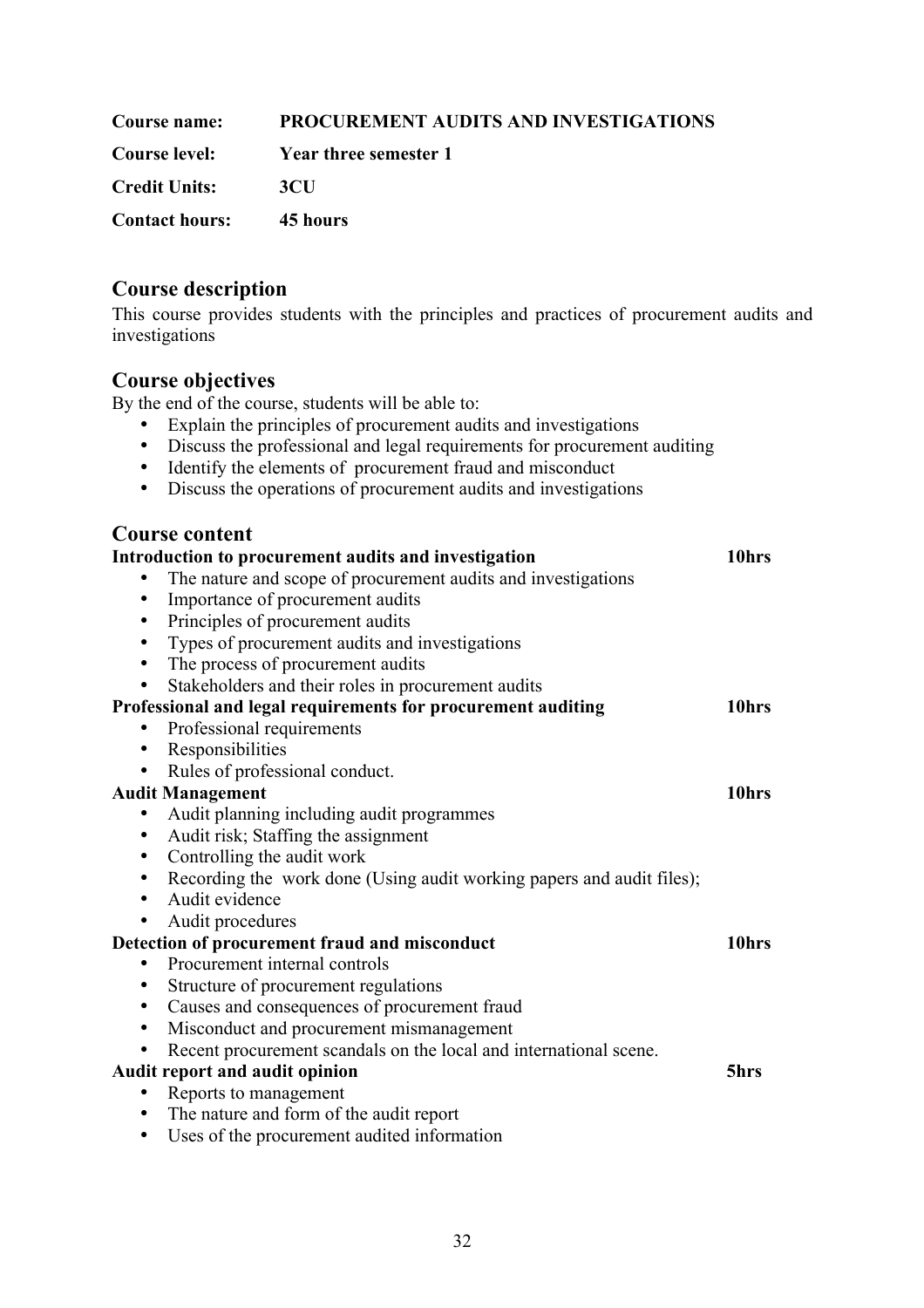# **Mode of delivery**

Lectures, group discussions and presentations, and case study

| Individual and group courseworks and tests | 30% |
|--------------------------------------------|-----|
| Final examinations                         | 70% |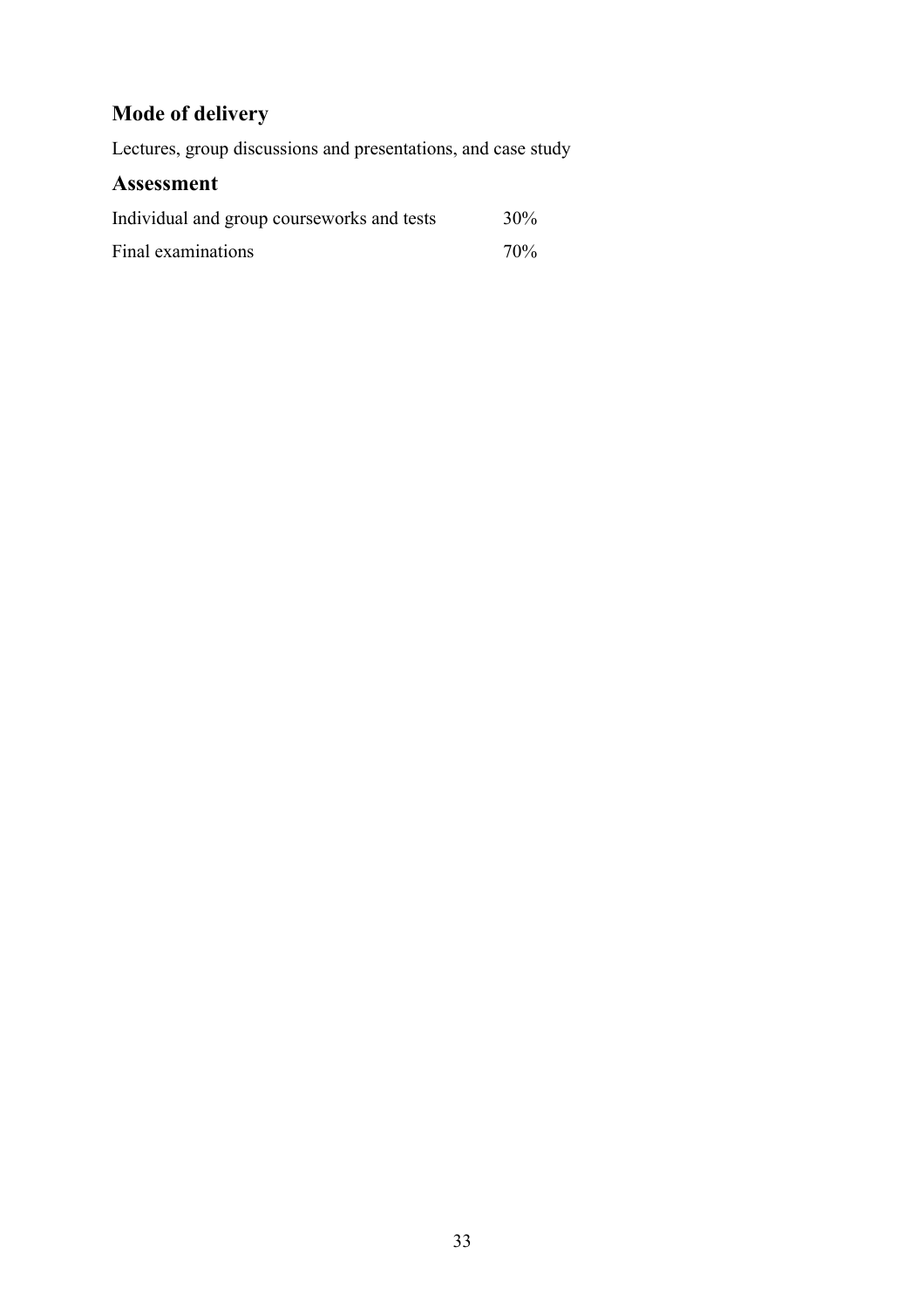**Course name: PROCUREMENT AND SUPPLY CHAIN RESEARCH Course level: Year three semester 2 Credit Units: 3CU Contact hours: 45 hours**

### **Course description**

This course addresses the procedural issues of research in procurement and supply chain management.

# **Course objectives**

By the end of the course, students will be able to:

- Explain the importance of research in procurement and supply chain management
- Identify the advantages of research in procurement and supply chain management
- Discuss the procurement and supply chain research process

| Overview to procurement and supply chain research             |     | 10hrs |
|---------------------------------------------------------------|-----|-------|
| Introduction to general research methods                      |     |       |
| The importance of research in procurement<br>$\bullet$        |     |       |
| Advantages of research in procurement<br>$\bullet$            |     |       |
| Types of research in procurement and supply chain             |     |       |
| Selection of research topics                                  |     |       |
| The research process                                          |     | 15hrs |
| Problem identification and formulation                        |     |       |
| Reviewing procurement research<br>٠                           |     |       |
| Designing research for procurement<br>$\bullet$               |     |       |
| Collecting data for procurement<br>$\bullet$                  |     |       |
| Procurement research reports                                  |     | 10hrs |
| Analyzing procurement research data                           |     |       |
| Writing research reports<br>$\bullet$                         |     |       |
| Dissemination of procurement research                         |     |       |
| <b>Application of procurement research</b>                    |     | 5hrs  |
| Ethical issues in procurement research                        |     | 5hrs  |
| <b>Mode of delivery</b>                                       |     |       |
| Lectures, group discussions and presentations, and case study |     |       |
| <b>Assessment</b>                                             |     |       |
| Individual and group courseworks and tests                    | 30% |       |
| Final examinations                                            | 70% |       |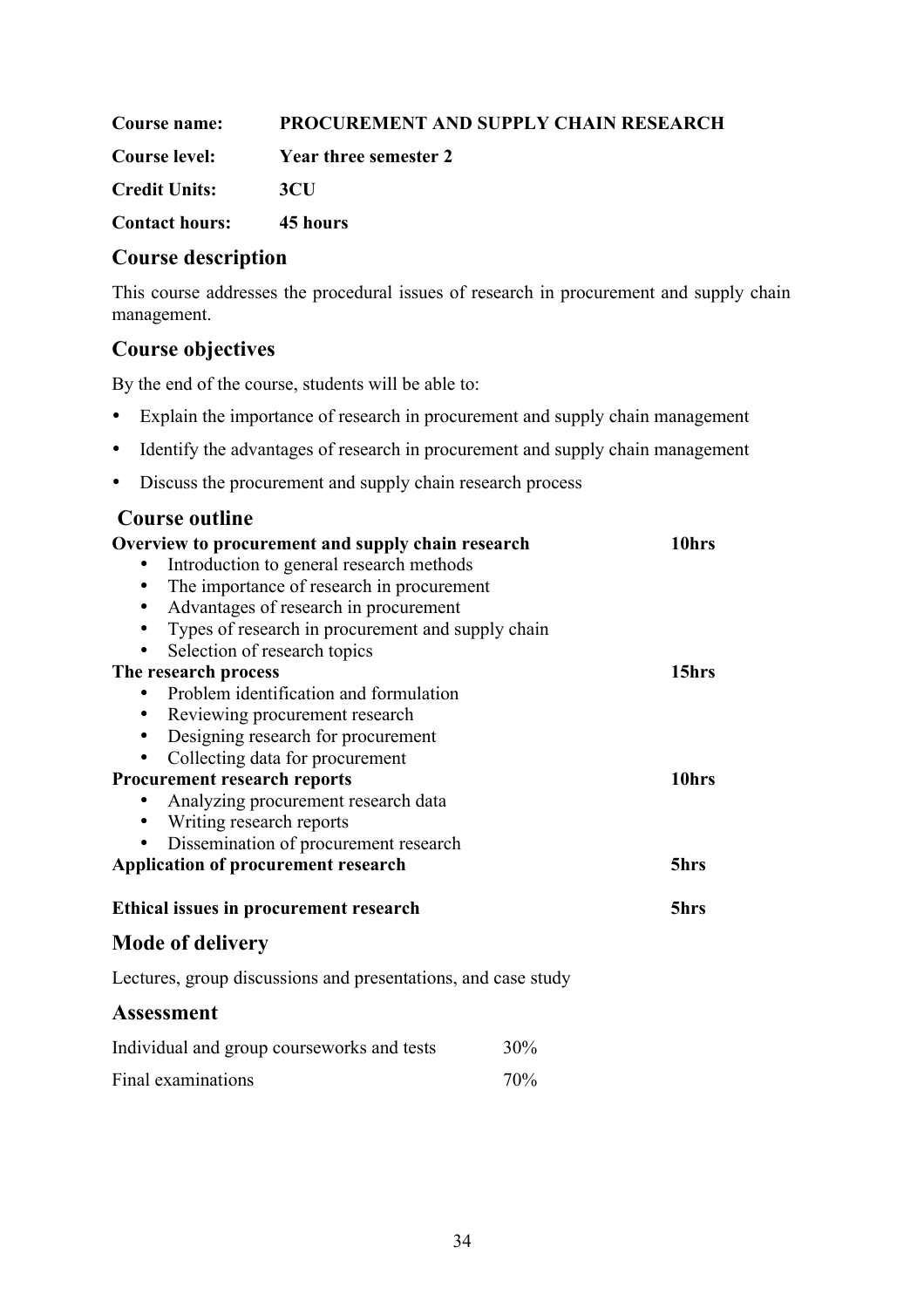| Course name:          | <b>CONTRACTS AND DISPUTE MANAGEMENT</b> |
|-----------------------|-----------------------------------------|
| <b>Course level:</b>  | Year three semester 2                   |
| <b>Credit Units:</b>  | 3CU                                     |
| <b>Contact hours:</b> | 45 hours                                |

The course aims at addressing the principles in contracting and management of disputes that arise during the procurement process

# **Course objectives**

By the end of the course, students will be able to:

- Define contracts and identify the key stages of contract formation
- Identify the sources of disputes in contract management
- Discuss the strategies for managing disputes

| Introduction                                        |                                                               | 10hrs |       |
|-----------------------------------------------------|---------------------------------------------------------------|-------|-------|
| ٠                                                   | Meaning of contracts and dispute management                   |       |       |
| ٠                                                   | Categories of procurements                                    |       |       |
| ٠                                                   | Forms of contracts                                            |       |       |
| Disputes in contracts                               |                                                               |       | 15hrs |
| ٠                                                   | Sources of disputes in contract management                    |       |       |
| ٠                                                   | Strategies of disputes management                             |       |       |
|                                                     | Legal provisions for contract disputes                        |       |       |
| Management and negotiation of variations and claims |                                                               | 20hrs |       |
| ٠                                                   | The negotiation process                                       |       |       |
| ٠                                                   | Negotiation approaches                                        |       |       |
| ٠                                                   | Contract closure and liability for defects                    |       |       |
| ٠                                                   | Post-implementation appraisal                                 |       |       |
|                                                     | <b>Mode of delivery</b>                                       |       |       |
|                                                     | Lectures, group discussions and presentations, and case study |       |       |
|                                                     | <b>Assessment</b>                                             |       |       |
| Individual and group courseworks and tests<br>30%   |                                                               |       |       |
|                                                     | Final examinations                                            | 70%   |       |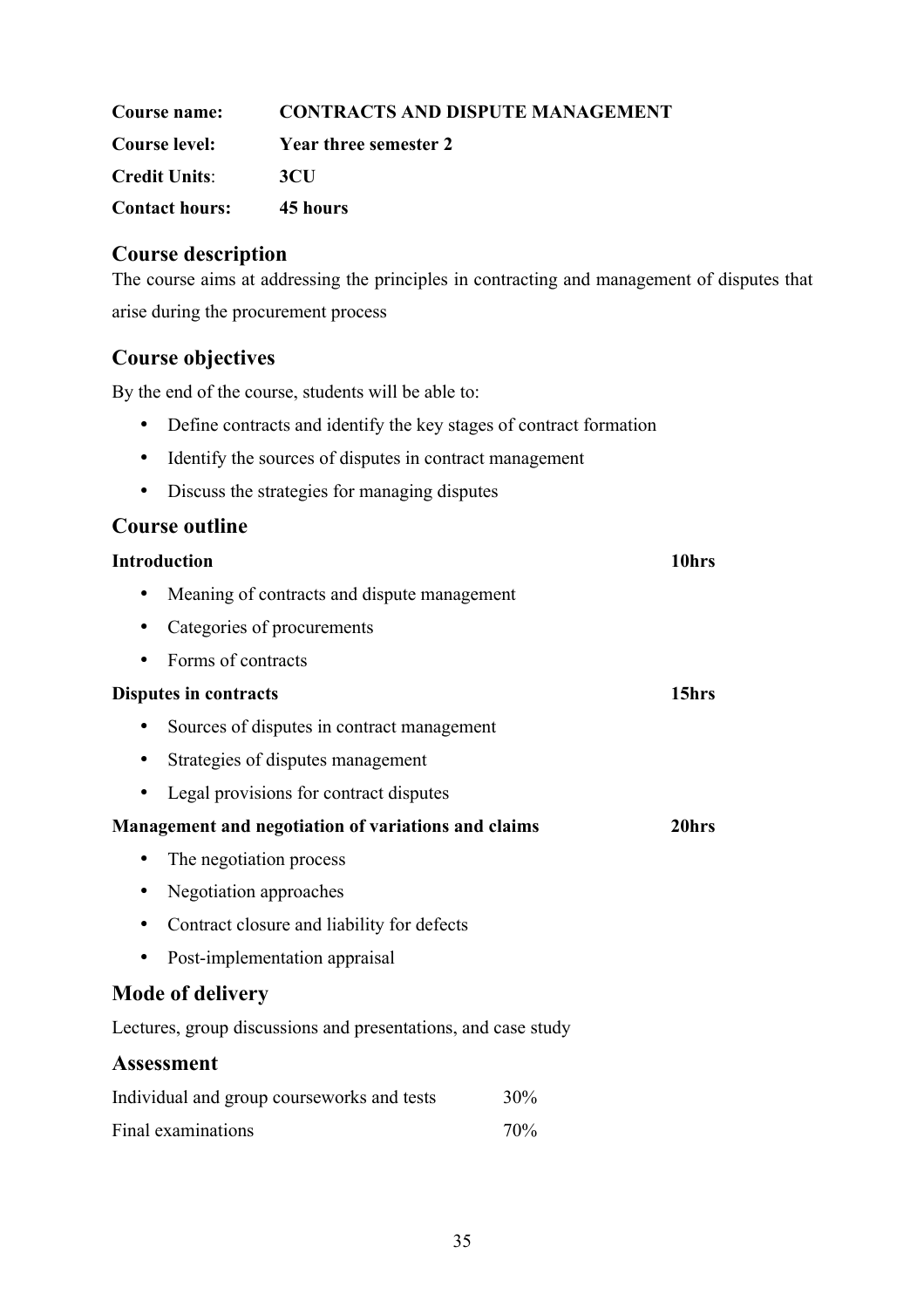| Course name:          | STRATEGIC PROCUREMENT MANAGEMENT |
|-----------------------|----------------------------------|
| <b>Course level:</b>  | <b>Year Three Semester 2</b>     |
| <b>Credit Units:</b>  | 3CH                              |
| <b>Contact hours:</b> | 45 hours                         |

This course describes the nature and scope of procurement and supply chain management in the long, medium and short terms.

# **Course objectives**

By the end of the course, students will able to:

- Explain the concept of strategy
- Appraise the role of the procurement and the supply chain function within an organisation
- Evaluate the nature and purpose of strategic analysis

|           | 15hrs<br><b>Introduction to procurement strategy</b>  |       |  |
|-----------|-------------------------------------------------------|-------|--|
| ٠         | Definition of strategy,                               |       |  |
| ٠         | Perspectives on strategy and its origins              |       |  |
| ٠         | Characteristics of strategic decisions,               |       |  |
| ٠         | Objectives of strategic procurement management        |       |  |
| ٠         | Benefits of strategic procurement management          |       |  |
|           | <b>Changing environment of procurement management</b> | 10hrs |  |
|           | Environmental changes                                 |       |  |
|           | global sourcing and its strategic impact              |       |  |
| ٠         | Strategic procurement and competitive advantage,      |       |  |
|           | Developing and managing procurement strategy          | 5hrs  |  |
|           | Benchmarking                                          |       |  |
| ٠         | Outsourcing                                           |       |  |
| ٠         | Make or buy                                           |       |  |
|           | Co-makership policies                                 |       |  |
| $\bullet$ | corporate governance                                  |       |  |
|           | Procurement strategy implementation and control       | 15hrs |  |
|           | Implementations plans                                 |       |  |
|           | Change management                                     |       |  |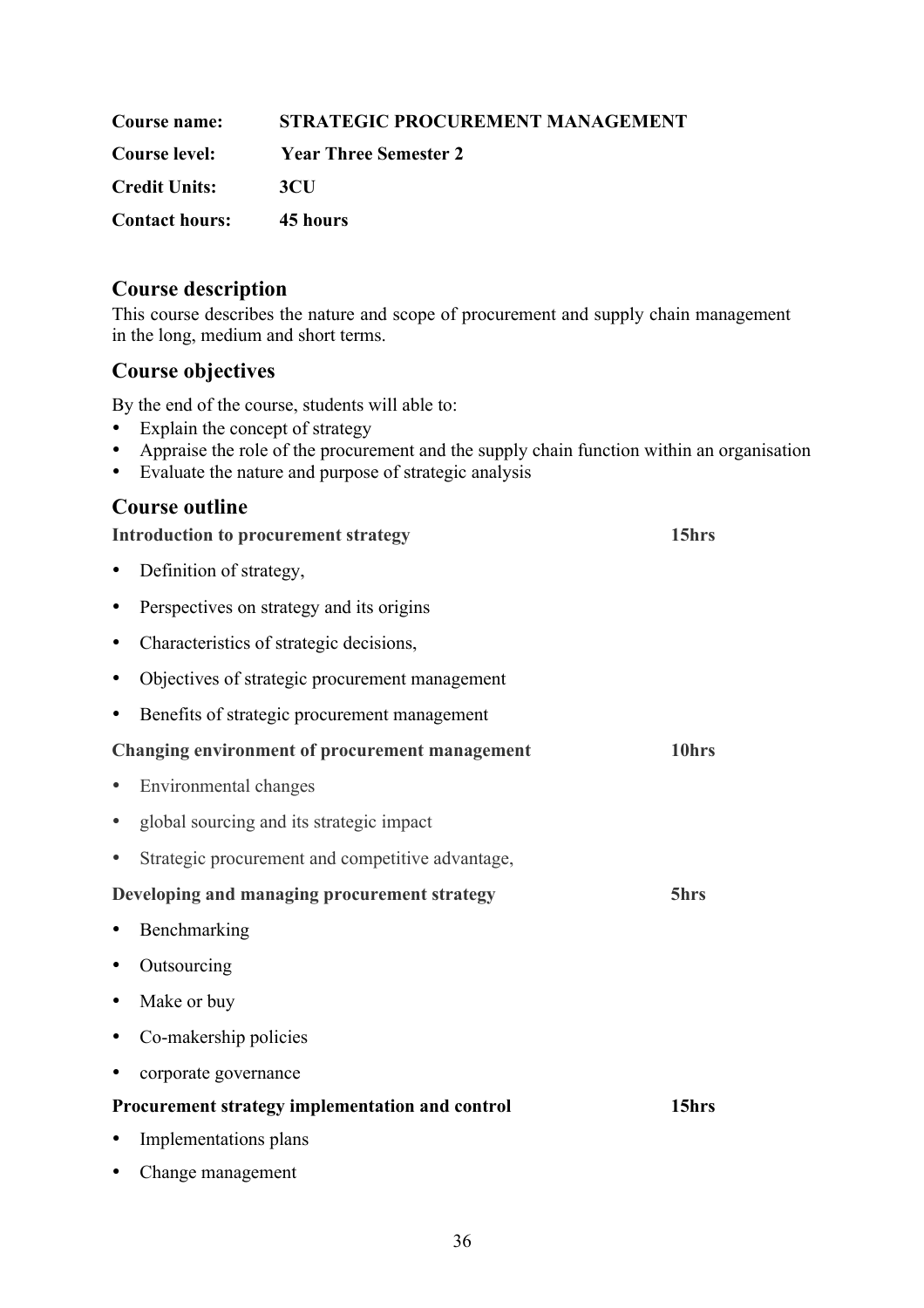• Monitoring and control

# **Mode of delivery**

Lectures, group discussions and presentations, and case study

| Individual and group courseworks and tests | 30%             |
|--------------------------------------------|-----------------|
| Final examinations                         | 70 <sub>%</sub> |